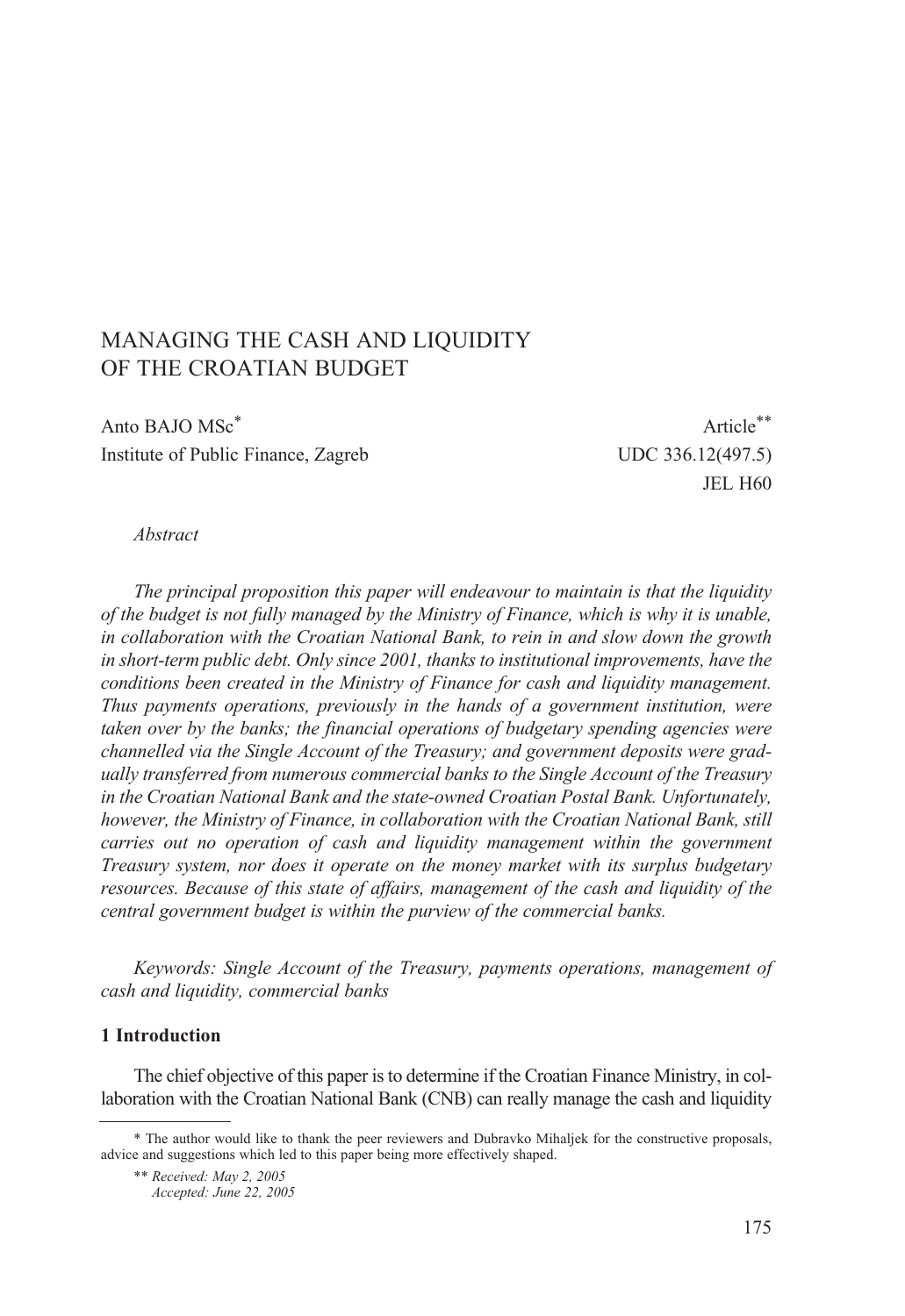of the government budget, carry out financial operations within the system of the Treasury, that is, become a banker of its spending agencies and actively take part in the money market, supplying liquidity. The main proposition is that the Finance Ministry does not manage the cash and liquidity of the government budget, for which reason it cannot, even in cooperation with the CNB, rein in or slow down the rise in the short-term public debt.

In most countries the management of cash is a function of the state treasury through which the Finance Ministry ensures control of cash flows via the system of the Single Account of the Treasury (in domestic and foreign currency) and the centralization of the deposits of the state budget and the extra-budgetary funds in a single account in the central bank. Managing liquidity, the Finance Ministry carries out in-house operations in the treasury system relating to ensuring the most favourable conditions for short-term borrowing, laying out surplus budgetary resources on the money market, granting loans to spending agencies and maintaining deposits in commercial banks at the most favourable rates of interest.

Management of cash is the function of the treasury according to which the Finance Ministry carries out control of the flow of money to and from the government's account, and control of resources collected and disbursements made. This control does not cover only budgetary revenue and expenditure but also the payments in and out made via the extra-budgetary funds. The cash management system for the whole of the state must provide certain information, e.g., about the dynamics with which revenue arrives, the maturity of liabilities, the timetable for debt servicing or receipts expected from the sale of assets.

The main objectives of cash and liquidity management are control of government spending, effective implementation of the budget and the minimisation of the costs of borrowing. For this reason for successful implementation of the budget the Finance Ministry must make sure that liabilities are met in line with the terms of contracts and the collection of revenue in time. The Finance Ministry must minimise transactional costs, borrow money at the lowest rates of interests and create additional cash by investing in yield-bearing securities. It should avoid making payments in advance and also ensure precise records of the dates when liabilities become payable (Allen and Tommasi, 2001:243).

For the management of cash and liquidity it is crucial to ensure operations of state or government institutions through the Single Account of the Treasury, good payments operations to be carried out by the banks, and the orderly meeting of government liabilities.

This paper is divided into four parts. In the next chapter the role of the Croatian Finance Ministry in the establishment of cash and liquidity management is explained. In Part 3 the main constraints affecting the ability of the Finance Ministry (FM) to take part in the money market are outlined, within the context of a financial analysis. A detailed analysis is made of the size of transactions via the government budget for the 1994 to 2005 period, as well as of outstanding liabilities, the balances and structure of government deposits, the terms on which the government borrowed on the money market and (directly) via the commercial banks, the size and structure of short-term government borrowing, and the state of liquidity in the accounts of the government. Special emphasise is made of the reasons why the FM, in collaboration with the CNB, was unable to rein in or slow down the growth in short-term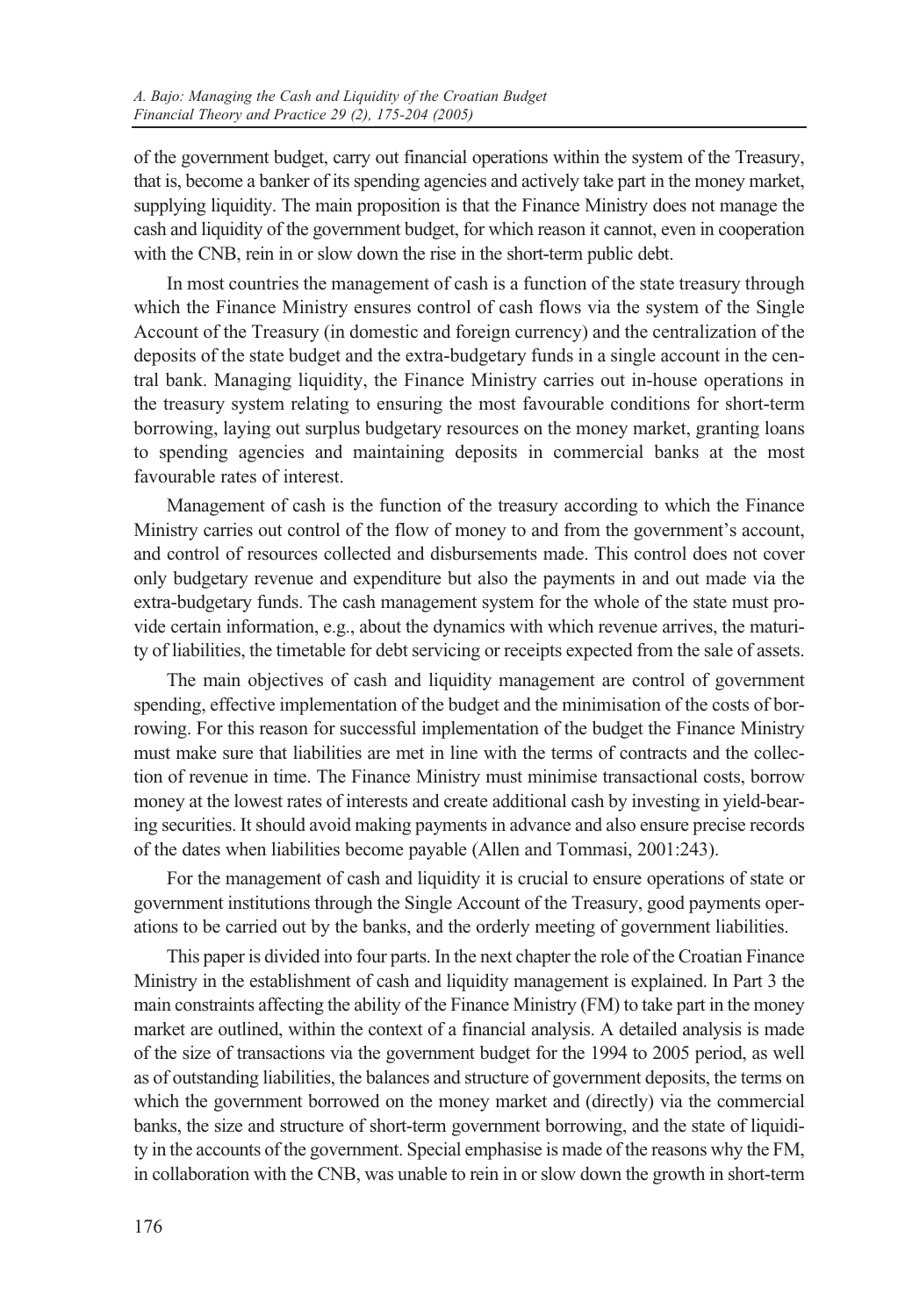public debt. In Part 4, conclusions are worked out and recommendations made for institutional changes in the system of managing the cash and liquidity of the Croatian budget.

## **2 The practice of cash and liquidity management in the Croatian Finance Ministry during the 1994-2005**

From 1994 to 2001 there was no cash and liquidity management function in the FM (see annexe). The Cash Flow Management Department in the Public Debt Management Sector did not supervise all the money flows relating to the payment of revenue into and the payments made from the state or national budget. Apart from that, a considerable part of the financial transactions were carried out via the extra-budgetary funds, which the FM neither supervised nor controlled. The FM on the whole financed short-term budgetary deficits via direct borrowing from the CNB and other government institutions, notwithstanding the existence of liquid budgetary resources in deposit accounts in the CNB and in commercial banks. From 2000 the problem of cash and liquidity management has become exacerbated because the FM is no longer allowed to borrow money directly from the CNB.

From 2001 to 2005 the Government, in collaboration with the FM and the CNB took several key steps that ensured the institutional premises for cash and liquidity management (Table 1) and made it possible for the FM to lay out surplus budgetary cash on the money market overnight.

| The change                                                                       | Year | Objective                                                                           |
|----------------------------------------------------------------------------------|------|-------------------------------------------------------------------------------------|
| reform of domestic currency pay-<br>ments operations                             | 2001 | payments operations take place<br>in banks                                          |
| ban on government borrowing<br>at the CNB                                        | 2001 | stopping monetization<br>of budget deficit                                          |
| improvement of foreign currency<br>payments operations<br>in government accounts | 2003 | carrying out foreign currency<br>payments operations in the CNB                     |
| control of liabilities<br>of government budget                                   | 2001 | ensuring financial discipline<br>and orderly execution of the budget                |
| single Account of the Treasury<br>– kuna                                         | 2001 | centralisation of cash flows and<br>deposits of the budget in the SAT<br>in the CNB |
| single Account of the Treasury<br>- foreign currency                             | 2003 | centralisation of foreign currency<br>deposits of the government<br>at the SFCAT.   |

*Table 1 Institutional changes in Croatia as preconditions for cash and liquidity management since 2001*

Thanks to these changes, from 2001 on the FM was for the first time in control of the financial operations of institutions that it financed out of the central government budget, for in-payments and out-payments were carried out by the Single Account of the Treasury held at the CNB (both domestic and foreign currency accounts). From 2001,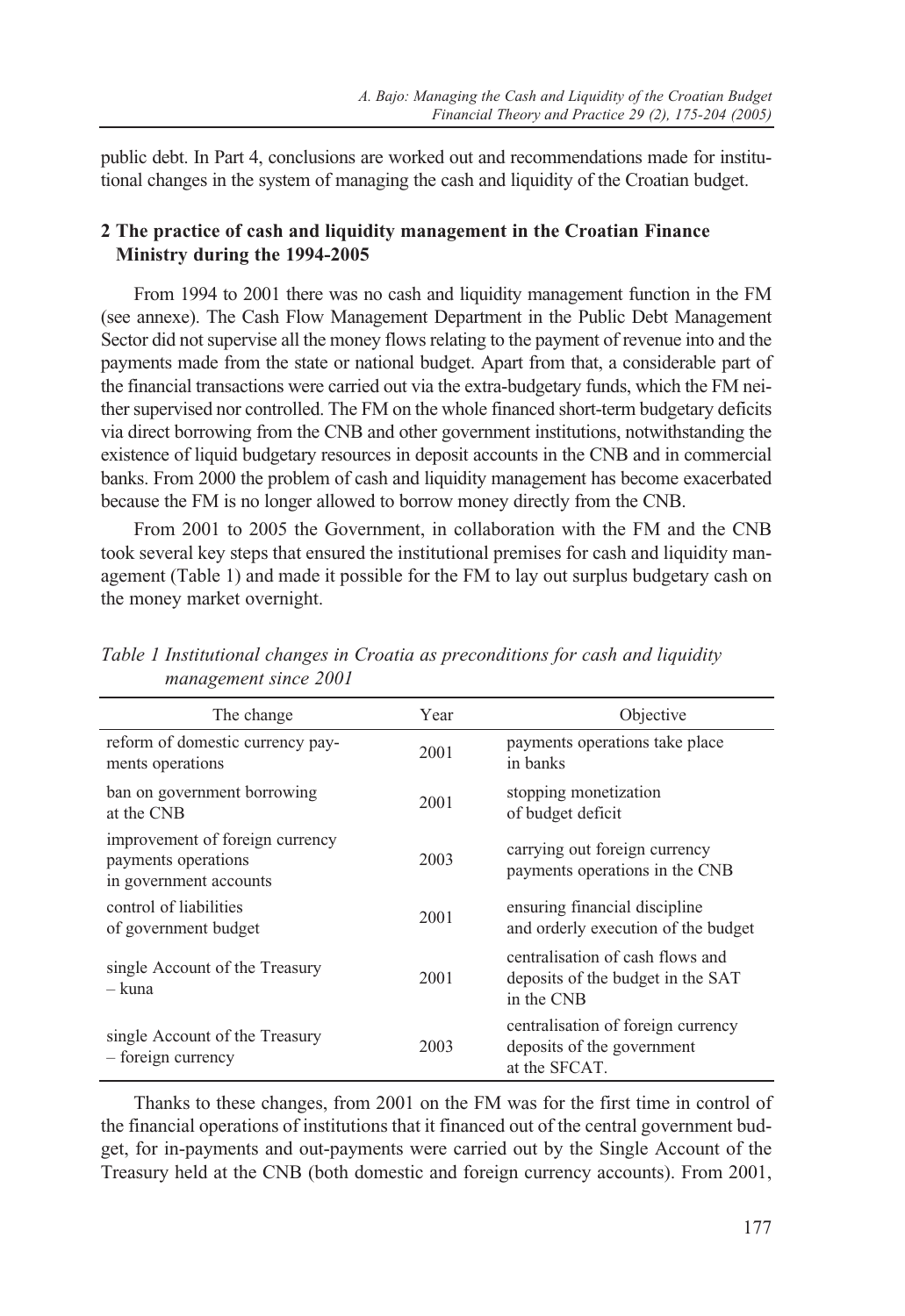payments operations were taken over by the commercial banks, and from 2003 the CNB additionally took over from the commercial banks foreign currency payments operations for the accounts of the government.

In the proposals of the Government for a change in the payments operations system, which was to move from the Payments Clearing Institute (ZAP) to the banks, it was necessary to define the relationship between the CNB and the FM. Thus in 2001 in the new CNB Bill it was stated that it would keep government accounts within its liabilities (which it had done to date) and that it would carry out payments operations on these accounts. The CNB would carry out payments from the accounts at the order of the FM up to the amount of resources deposited in the account, with the proviso that it should credit and pay out interest on resources deposited in the account. The amount of the interest and the charges would be worked out together by the CNB and the FM according to conditions on the market. Of course, the CNB was to charge and collect a fee for its payments operations services. Nevertheless, the CNB, with the consent of the FM, could authorise another institution actually to carry out payments operations for the government accounts. The issue to be settled here was which institution should be – the banks or the Payments Clearing Institute?

In February 2001, the National Clearing System started working; in this, the CNB's authority for carrying out payments operations was transferred to the commercial banks. However, the commercial banks (on the whole privately owned) were not willing to carry out control of the collection of taxes and contributions that had hitherto on behalf of the government been carried out by the Payments Clearing Institute, for which service it had charged a fee. For this reason the question cropped up as to whether the banks would be able to take over the role of the PCI (ZAP) and whether payments operations would be able to unfold via the commercial banking system, necessarily involving the payment of taxes and contributions.

In 2001, the PCI changed its name and became the Financial Agency (FINA) and continued carrying out payments operations for the government, but subcontracting to the Croatian Postal Bank, the only state-owned bank, in which the spending agencies kept their accounts. Thus the Croatian Postal Bank and FINA became the fiscal agents of the government or state and went on carrying out payments operations on behalf of and at the expense of the state1. From 2001, all government institutions (which had accounts in several commercial banks) opened transaction accounts for regular business in the Croatian Postal Bank2. Unlike the central government budget and its spending agencies, the FM allowed all local government units to have accounts in a commercial bank of their own choice3.

<sup>1</sup> Payments Operations Law, NN 117/01.

<sup>2</sup> The Payments Operations Law of 2001 requires all legal entities to set up transaction accounts in banks to replace the giro accounts they had in ZAP. ZAP, later FINA, in line with the special law passed in 2001, stopped operating with giros and yet on April 1 2002 FINA went on working with the full number of employees, retaining all the existing installations of ZAP. The responsibilities of FINA are prescribed in the Financial Agency Law (NN 117/01).

<sup>3</sup> An Ordinance was passed ordering banks to prepare daily summaries of the accounts of local government for FINA. However, no similar ordinance was passed for indirect spending agencies, who were also allowed to open their own accounts in commercial banks.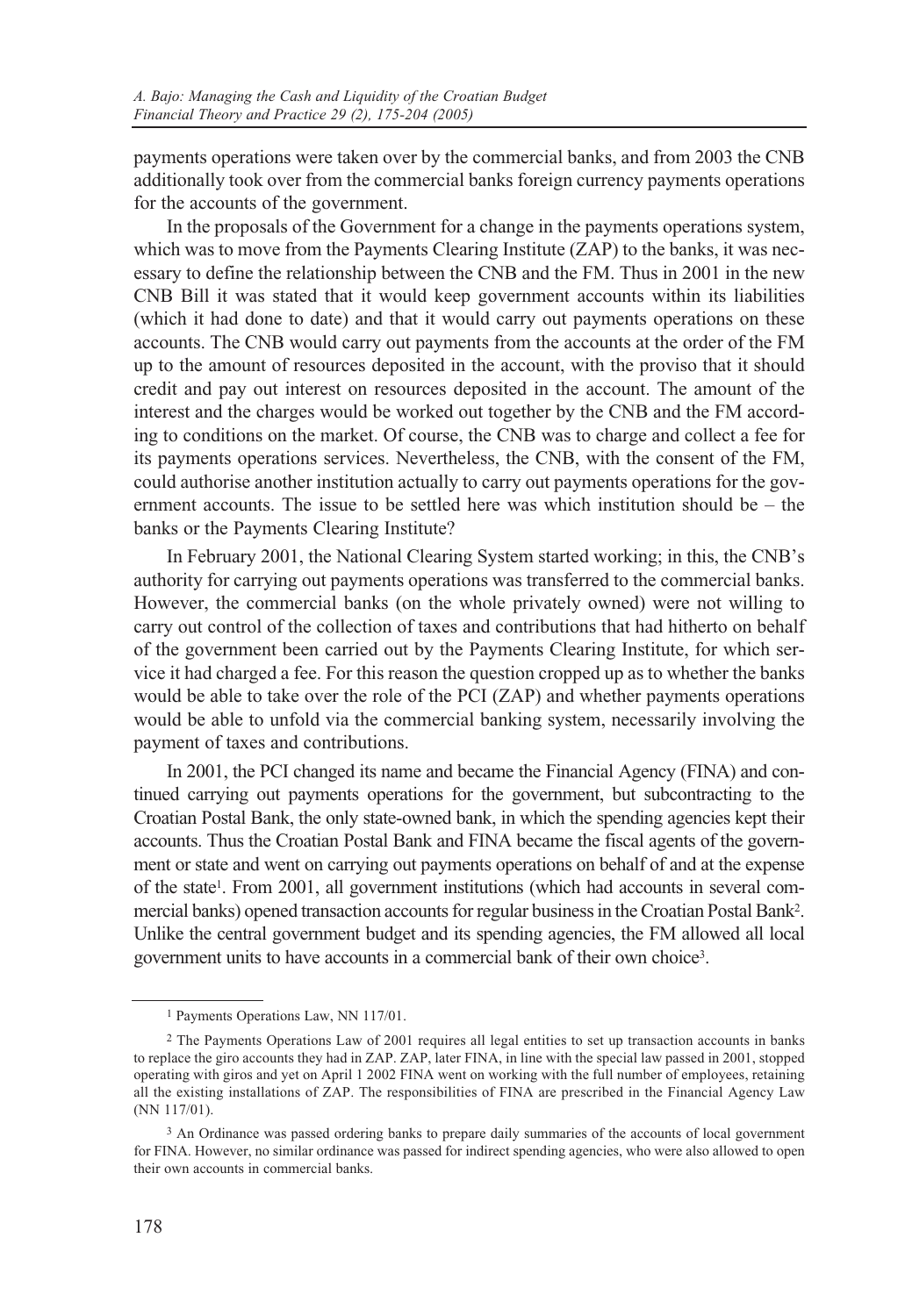#### *2.1 Domestic payments operations via government accounts*

At the beginning of 2001, the FM laid it down that spending agencies must have only one account in a commercial bank4. The accounts of spending agencies became a part of the system of the SAT in the CNB. In February 2002, the FM called upon national budget spending agencies to open deposit accounts for the payment of other current expenditures in the Croatian Postal Bank (CPB), the only state owned or sponsored bank. The basic motivation behind this instruction was the desire of the FM to improve the liquidity of the Treasury in such a way that it carried out payments directly to spending agencies, not via their accounts, spread out in several banks, according to their own choices, and to make sure of complete surveillance and control of available cash resources.

Since 2002, the FM has not kept deposit accounts at the CNB, and all spending agencies have closed such accounts and opened accounts in the CPB, which serves exclusively for the payment of cash<sup>5</sup>. Since that period, all payments have been carried out via special sub-accounts of the SAT in the CNB directly into accounts in commercial banks and into the accounts of spending agencies kept in the CPB. It should be said that any account in the CPB is a deposit account and is a component part of the SAT. From June 1 2002 all giro accounts of spending agencies were turned into deposit accounts in the Croatian Postal Bank. The money from these accounts was switched into the SAT. Since then ministries and spending agencies (regional treasuries and agencies) have not had direct access to cash resources. Their own revenue is automatically allocated by the Budget Preparation Department of the central Treasury in the FM pursuant to reports on revenue that it obtains from the Accounting Department of the State Treasury.

For the sake of maintaining current liquidity of the budget, the FM can recall available resources from the accounts of spending agencies<sup>6</sup>. Because of the transition to payments being made from the SAT several changes has necessarily occurred. All payments out, including those below 200,000 kuna (or expenditure for labour, operations, procurement of non-financial assets, own expenditure) are carried out from the Single Account of the Treasury. The treasury in the FM meets all demands for payment directly to the accounts of beneficiaries, irrespective of the amount. Since 2001, the FM has paid from the SAT capital expenditures and wages of employees directly from the Treasury (via the competent ministry) into private accounts in a bank of the choice of the employee. Since 2003 the FM has paid all liabilities to suppliers (capital expenditures and material costs) from the SAT. The FM transfers funds depending on the due date for payment, and makes use of potential surpluses in the SAT at the end of the working day for payment the next day. Surpluses that are manifested at the end of the working day in the accounts of the spending agencies in the CPB remain government deposits for the sake of payments to be made in the forthcoming days or months.

<sup>4</sup> Instruction concerning the Execution of the Budget from the Single Account of the Treasury, NN 4/01.

<sup>5</sup> Payments Operations Law, Official Gazette 117/01 and Execution of the Budget Law, NN 116/01.

<sup>6</sup> Execution of the National Budget for 2002 Law, NN 116/01.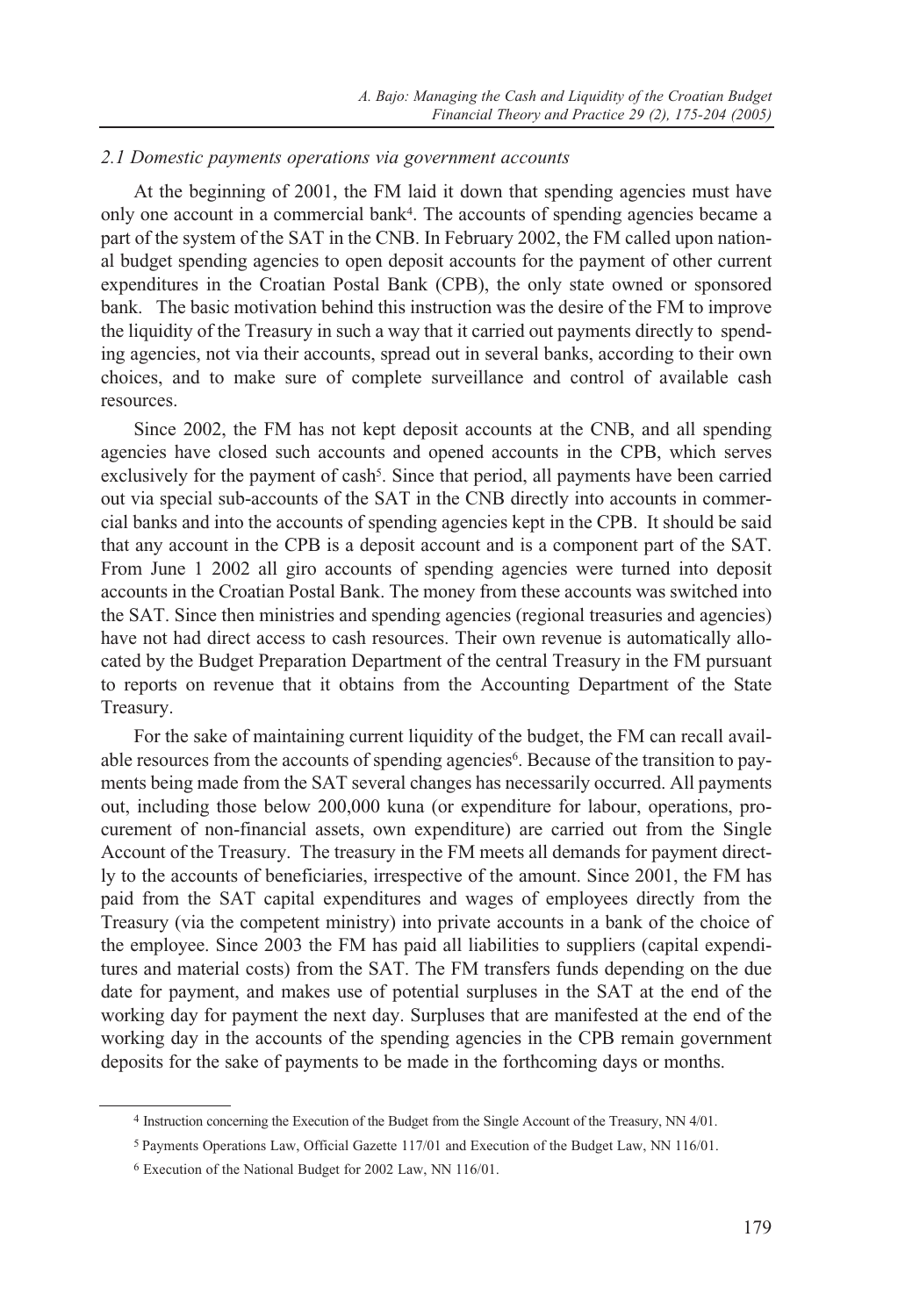*Payments into the SAT.* Since 2002 the payments system has moved to the banks, and the Finance Minister then prescribed which government accounts were to be opened and kept at the CNB, determined the content of given elements of orders for the payment of taxes and other public revenue, and the periods and manner of executing these orders. At the beginning of 2003 the FM opened 7,000 new accounts in the CNB for the collection of revenue. Through these accounts the FM still went on operating via the Financial Agency, subcontracting to the CPB. FINA went on processing and distributing revenue on behalf of the Government and the FM. Public revenue could now be paid in via the Financial Agency as well as via the commercial banks. Public revenue was on the whole paid in via FINA to the SAT in the CNB. In 2001 and 2002 the biggest extrabudgetary funds (for pensions, health care and employment) became part of the central government budget, and all monetary flows were managed via the SAT in the CNB. In this manner the FM ensured the centralisation of information about most of the financial transactions of general government.

Since 2002 all own revenues that spending agencies make by carrying out their basic and other activities are also paid into the SAT. However, there are also exceptions here. The provisions do not refer to institutions of science, of tertiary, secondary and elementary education, pupil hostels, welfare institutions and diplomatic and consular missions. All other agencies most report to the competent ministry any revenue generated or spent. The ministries supervise the generation and spending of revenue. Spending agencies can assume liabilities and pay for them according to expenditure items for the financing of which their own revenue is dedicated, exclusively up to the amount of own revenue that is corrected (NN 116/02).

The system for paying in public revenue has not changed in essence as compared with previous years (Fig. 1).



*Figure 1 Flow of public revenue payments from 2001*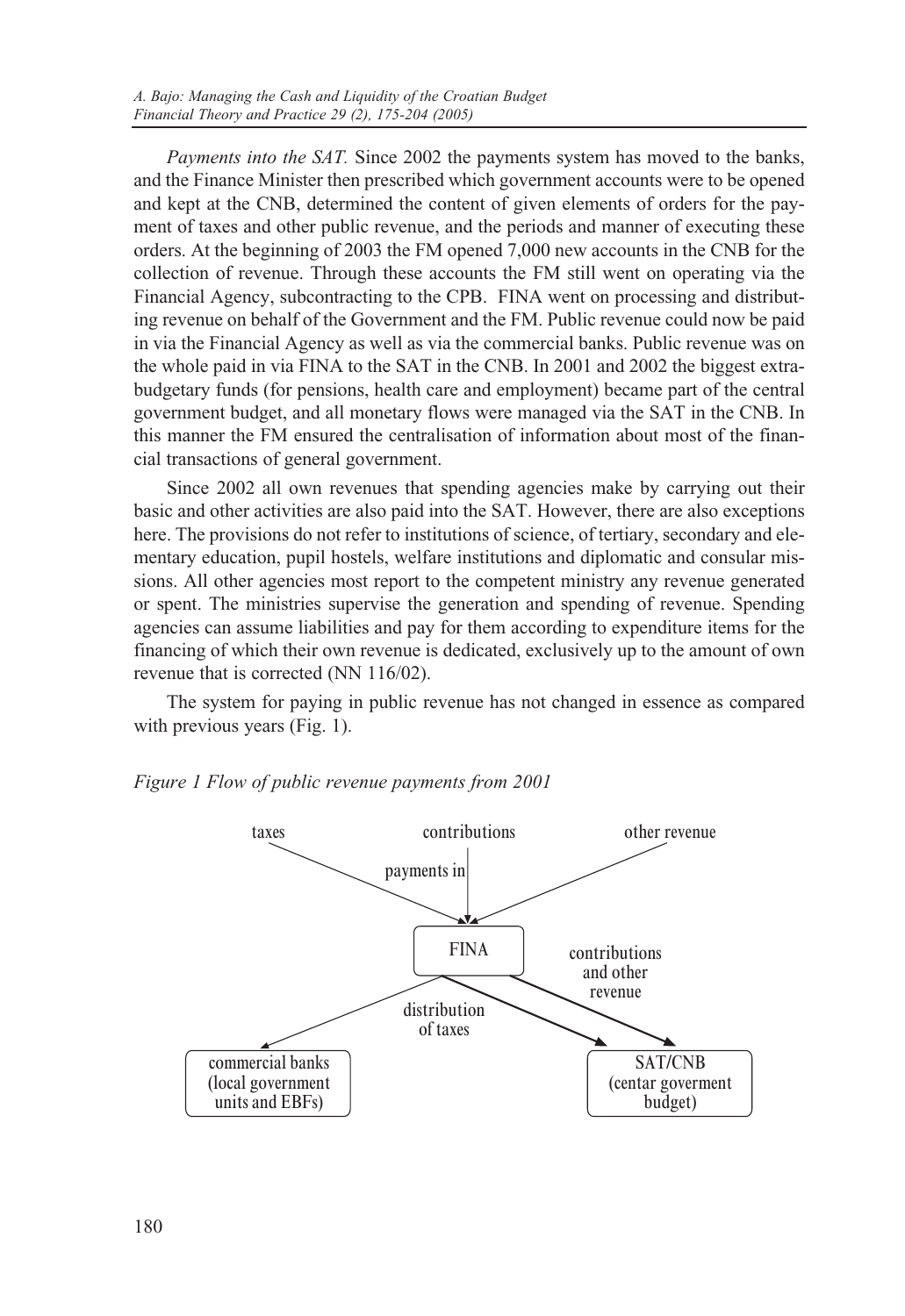The major part of public revenue is paid via the paying-in accounts of the Financial Agency into the SAT. Now all contributions too and most of the *own revenue* of the spending agencies are also paid into the Single Account of the Treasury. Since 2003, the FM has daily monitored the dynamics of the influx of most of the revenue into the SAT.

*Payments out of the Single Account of the Treasury*. For the sake of centralisation of payments out of the SAT, the FM (the central state treasury) can effectively restrict cash flow from the main budgetary account up to the day on which it is necessary (Fig. 2).





In the new system, spending agencies remit requests for payment to their ministry (branch treasury). The ministries prepare series of payments and request the Treasury in the FM for bulk payment. The FM transfers funds from the SAT to the relevant accounts in the CPB or (most often) from the SAT directly to the commercial banks, pursuant to received and authorised invoices. Giro accounts in the CPB are transaction accounts, and the balance in them is zero, for potential surpluses are transferred to deposit accounts, also in the CPB. The balances in the SAT (or its sub-accounts) remain as deposits in this account at the CNB.

Although the size of transactions via the SAT is increasing, some monetary transactions are still carried out from accounts that are controlled by the spending agencies in their commercial banks. According to Article 35 of the Execution of the Budget for 2005 Law (NN 141/04), some agencies have remained outside the Treasury system: establishments or institutes in the domain of science, tertiary education, health care, justice, welfare, culture, diplomatic and consular missions, commodity reserves, the sanctions execution system, and the Ministry of Justice, although payments for material costs and salaries are still performed from the SAT. These institutions are involved in opera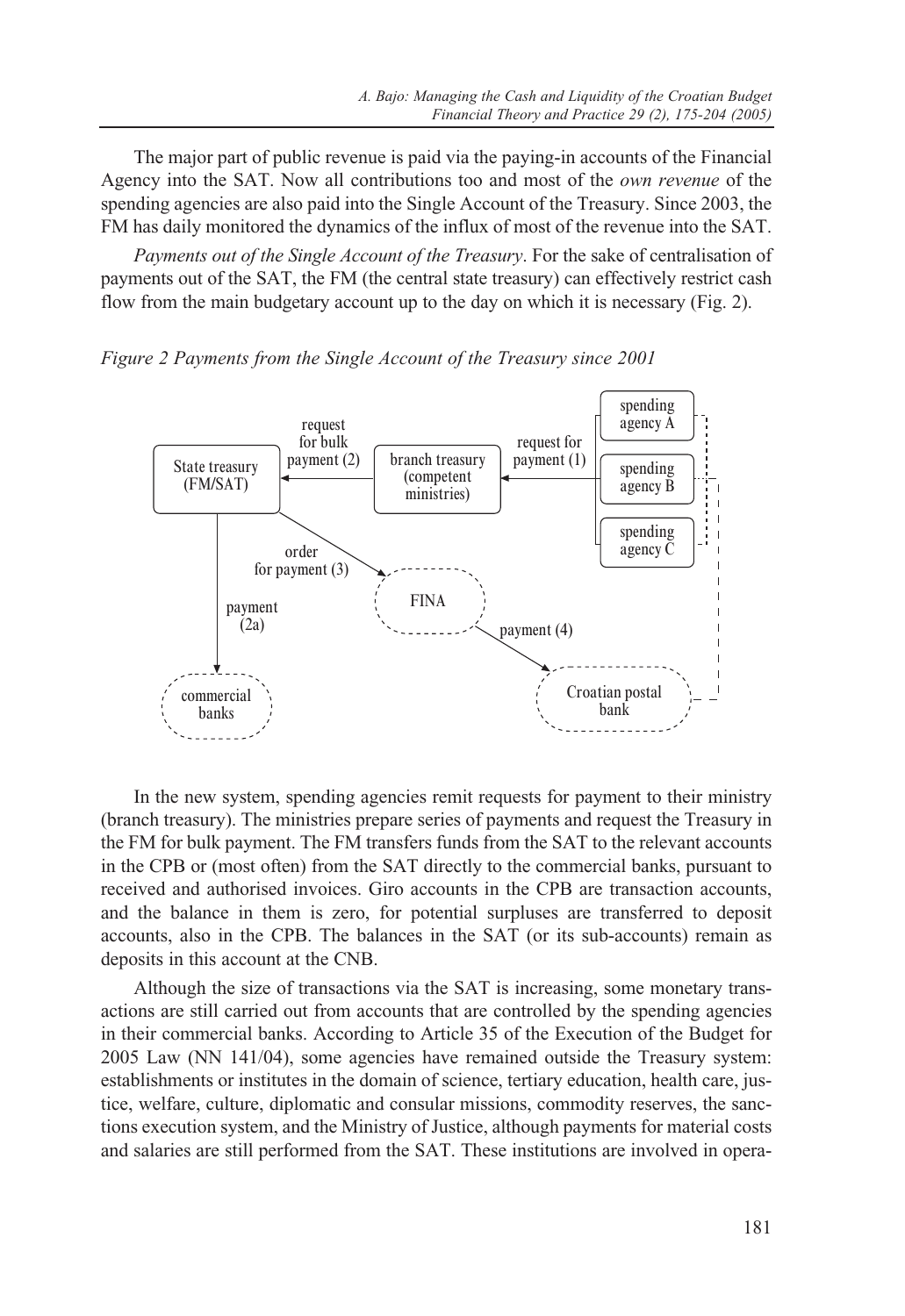tions via the SAT only with respect to that part of revenue and expenditure that is financed from the national budget. These spending agencies use their own revenue to cover expenditure, and their deposits are kept in accounts in commercial banks. (Of course, the balances of deposits arising from own revenues are in commercial banks and are not in the SAT disbursements and receipts system).

## *2.2 Foreign currency payments system through government accounts*

In 2002 the Government and the FM adopted a decision that the CNB should also carry out foreign currency payments operations for central government and that foreign currency resources from the commercial banks should be moved to the deposits of the government in the SAT in the CNB. Since then foreign currency payments have been supposed to be carried out via the single foreign currency account of the Treasury (SFCAT) to which transactions are directed and to which the balances in foreign currencies in accounts that are kept for government by the commercial banks are gradually being transferred. With the transfer of the payments system, direct records of foreign currency payments are kept for the government by the CNB. Although the obligation existed, it was only in April 2003 that the FM opened the SFCAT in the CNB, to which the foreign currency deposits that were held in three commercial banks (Zagrebaèka banka, Raiffeisen banka and Privredna banka Zagreb) were gradually switched. The CNB is obliged to provide the FM accounting evidence concerning foreign currency payments.

In parallel with the transfer of foreign currency accounts from the commercial banks to the SAT in the CNB, in 2002 the FM set up its foreign currency accounting, and recorded business events on the accrual basis. In 2003 the records were brought up to date and it is possible to inspect the balances of all foreign currency accounts; statements are received daily and entered into the books in the FM. Via the Treasury System, the FM records the purchase and sale of foreign currency and the conversion of foreign currency as well as conversion costs. Foreign currency purchases are carried out in the Financial Flows Management Department that was set up in the Finance Ministry. Since then commercial banks authorised to deal with other countries are obliged to convert foreign currency budgetary revenue (taxes, duties, contributions and other revenue) into kuna at once and to pay them into the SAT. Thanks to coordinated activity, since 2003 it has been possible in the FM via the Treasury to determine the balance of available monetary funds in the foreign currency accounts of the budget. Foreign currency deposits of the national budget are kept at the CNB, and those of the extra-budgetary funds are still however in the commercial banks.

We can say that the basic premises for being able to manage cash and liquidity have been created by these institutional changes in the payments system and by directing the financial operations of the government institutions via the SAT. But the FM still is faced with the task of starting to manage the cash and liquidity of the budget.

## *2.3 Unsettled problems*

When the payments system went over to the Treasury system in 2001, the preconditions were created for the daily centralisation of budgetary resources in the SAT. In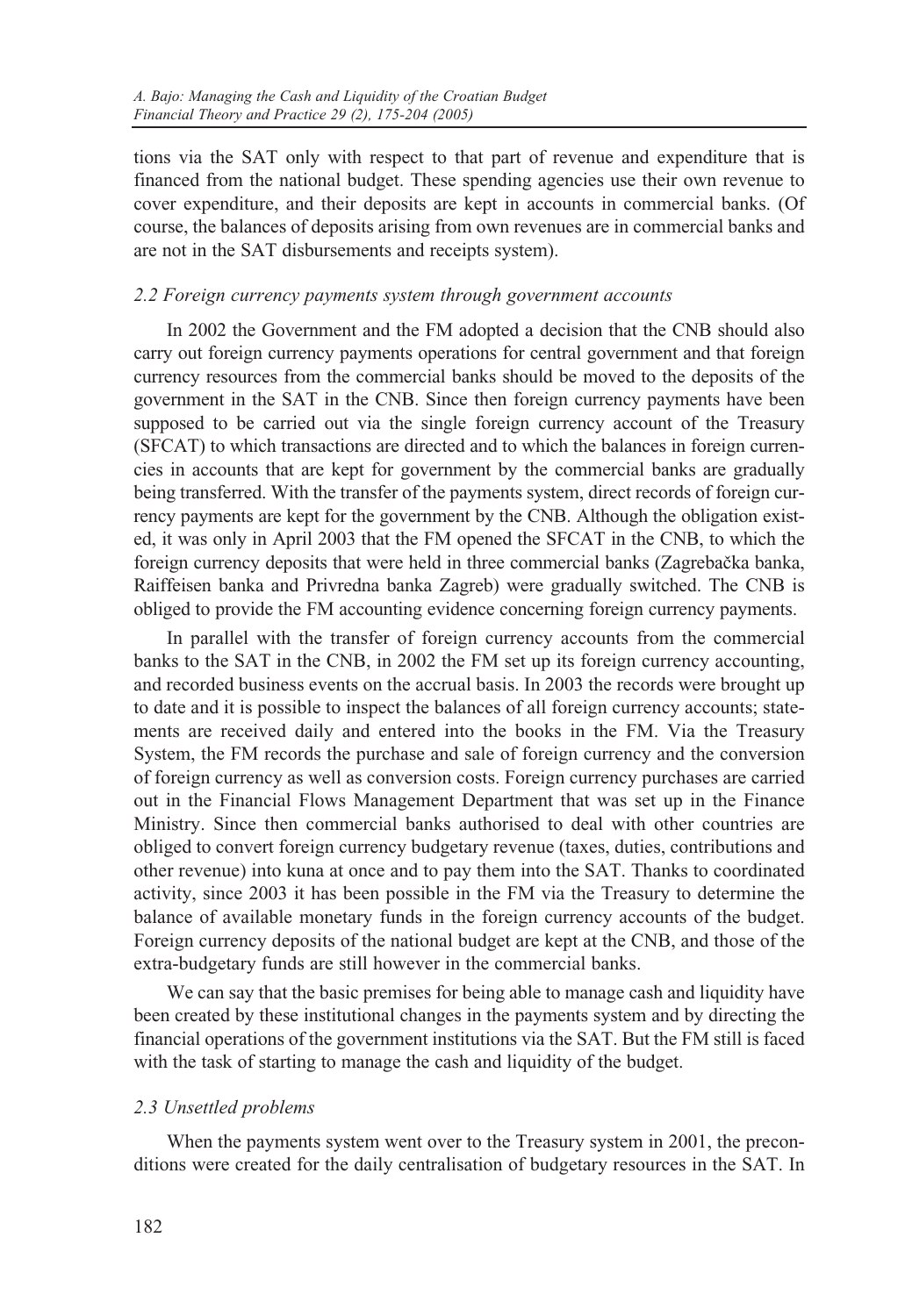parallel with this in the FM, in the Execution of the Budget Sector (but not the Management of the Public Debt Sector), a Financial Flows Department was set up.

The basic assignment of the Department is to identify cash flows and their differentiation so that within the year (daily, weekly and monthly) revenue and receipts, expenditures and outgoings can be monitored, that is, the positive and negative flows of them. However, unfortunately, in spite of improvements of records of cash flows, up to 2005 this Department did not control the available short-term liquid resources nor did it ensure quality financing of the budgetary deficit. However, the FM did advance in the records of cash flows, and since 2002 has been able to work out plans of revenue and expenditure as well as of liquidity.

*Revenue plan*. All changes in kuna-denominated budgetary accounts that go directly through the payments system are recorded by the Financial Agency, which informs the Financial Flows Management Department. For the FM, the Financial Agency separately keeps records of receipts and outgoings of short-term borrowings. Since September 2003 the FM has recorded short-term loans for the sake of liquidity and pensions via the Treasury system (known as SAP). In 2003 the FM put all revenue collected into the Treasury system, and a database was set up outside the system concerning revenue covering data for a four-year period. They are used to forecast revenue within the year (monthly, weekly and daily). On the basis of the revenue records of the Financial Agency the Financial Flows Management Department distinguishes between pure revenue money flows and receipts from short-term borrowing, long-term borrowing, treasury bills and foreign currency revenue and receipts. By separating the cash flows of its revenue, the FM is able to determine what the expectations are from socalled pure revenue (not including receipts from borrowing), and the amount of borrowing necessary, or, in the case of a positive money flow (of surpluses) the possibility of investing.

In drawing up its expenditure plan, the FM starts out from the annual plan for the execution of the budget, or more accurately, from the monthly financial plans. Although the monthly plans of spending agencies are at an aggregate level, more detailed planning is made possible by demands of spending agencies entered into the payments system, which makes it possible to determine, for example, outflows according to expenditure category, date of maturity or end user. The FM coordinates the timetable and dynamics of payment with the dynamics of inflows of revenue during the month, and includes all payments due into detailed expenditure plans according to date of maturity.

Since September 2004, in parallel with the production of plans of revenue and expenditure, the FM has also drawn up liquidity plans, or monthly and weekly forecasts of liquidity according to liabilities assumed by spending agencies and expected inflows of money. Since 2003 the FM's Treasury System has enabled advance warning of the generation of liabilities, the basic criterion for meeting a liability being the date payment is due. Thus the FM draws up liquidity plans based on a complete picture of liabilities that have fallen due. But the FM, in its elaboration of liquidity plans, still has to take into consideration the category of large expenditures (for capital expenditures for example),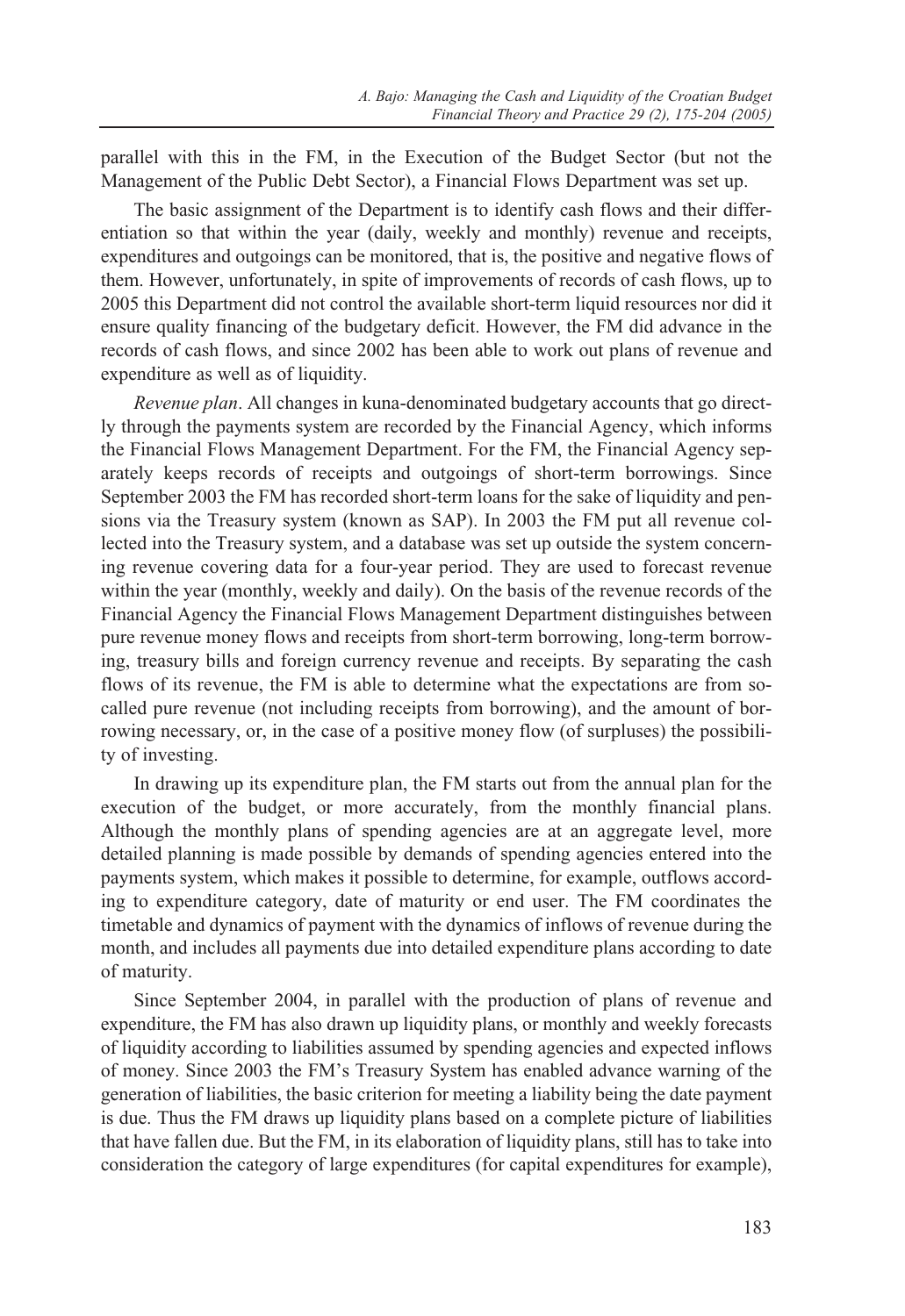which are analysed individually and which are known in advance and are not subject to any essential monthly changes. Thus the FM, in an operational sense, up to 2005, in spite of technical improvements in the recording of money flows, did not manage cash and liquidity.

# **3 Opportunities for and constraints on the participation of the Finance Ministry in the money market**

This chapter draws points up the necessity for a better-quality management of cash and liquidity in the FM and deals with the crucial problem of who is managing the cash and liquidity of the national budget.

## *3.1 Payments operations from and into governmental accounts*

The Financial Agency (the former Institute for Payments Clearing) even after 2001 went on carrying out domestic currency payments operations on the behalf and account of the government, and still, pursuant to annual contracts with the FM, charges a fee for the operations it carries out. The contract and the amount of the fee laid down in the contract are not information that is accessible to the public. Unfortunately, the Government and the FM still have not settled the status of the Financial Agency in the system of government finances and have defined the agency as a government institution (a spending agency) that supplies information support to the Treasury system, carries out payments operations for the government, records revenue and expenditure, and keeps a register of spending agencies. FINA performs all these matters for the government with commercial conditions that are unknown.

In 2001 the main change in government finances was the payment of contributions for pensions and health insurance and most of the own revenues that spending agencies were able to dispose of independently into the SAT. Since 2003 the FM has been able to keep a daily check on the influx of most of the revenue into the Single Account of the Treasury.

In parallel with the centralisation of payments into the Treasury, the FM has also centralised most of the disbursements from the SAT. Thanks to improvements and the increased scope of financial transactions via the Single Account of the Treasury, the Finance Ministry has an insight into and can directly control most of the financial transactions of the budget of general government. Thus the first premise for the management of cash and liquidity has been provided for in the FM7 – financial operations of spending agencies within the system of the domestic and foreign currency SATs in the CNB.

# *3.2 Consolidation of the budget*

Thanks to the consolidation of the budget, in which the largest extra-budgetary funds (retirement and healthcare) were incorporated into the central government budget,

<sup>7</sup> General government consists of the central government, the extra-budgetary funds and local government units.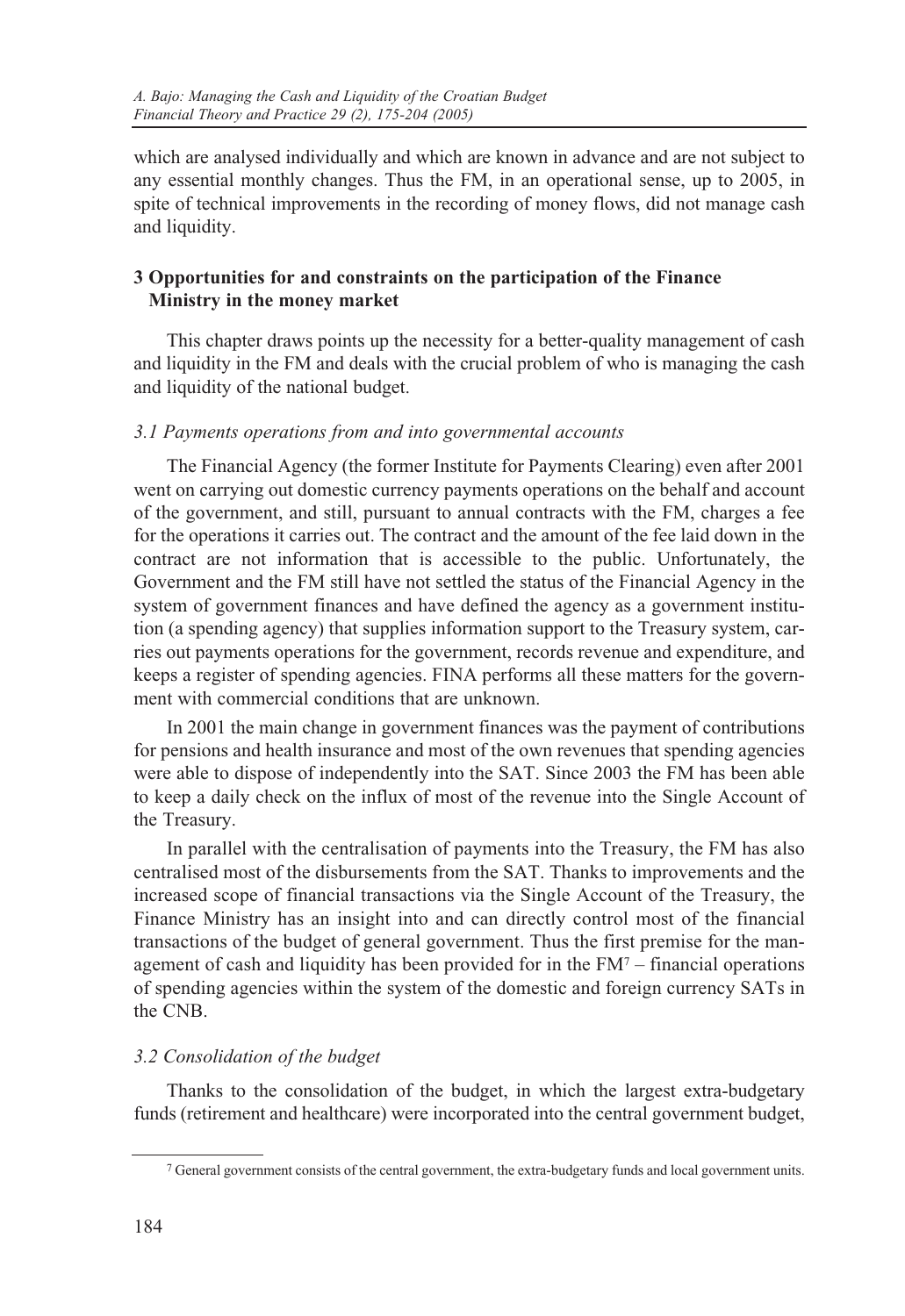since 2002 the FM has been able to keep a central check on revenue and expenditure of the national budget and to manage them (Graph 1).





*Source: Finance Ministry (2005)*

Up to 2001 the FM directly controlled about 40% of the expenditure of general government, but from 2002 the Government and the FM have increased the scope of financial transactions within the budget to about 80% of the expenditures of general government. Thus the FM has achieved the second premise for the management of cash flow and liquidity – the centralization of the financial operations of most of the institutions of government within the central government budget.

## *3.3 Outstanding liabilities*

Only since 2000 has the FM supervised and controlled outstanding liabilities of budgetary spending agencies (Table 2). Not, it is true, completely, for institutions from the healthcare system do not meet their liabilities in the anticipated periods and the FM is obliged to provide collateral by the issue of short-term bonds, which thus increases the public debt.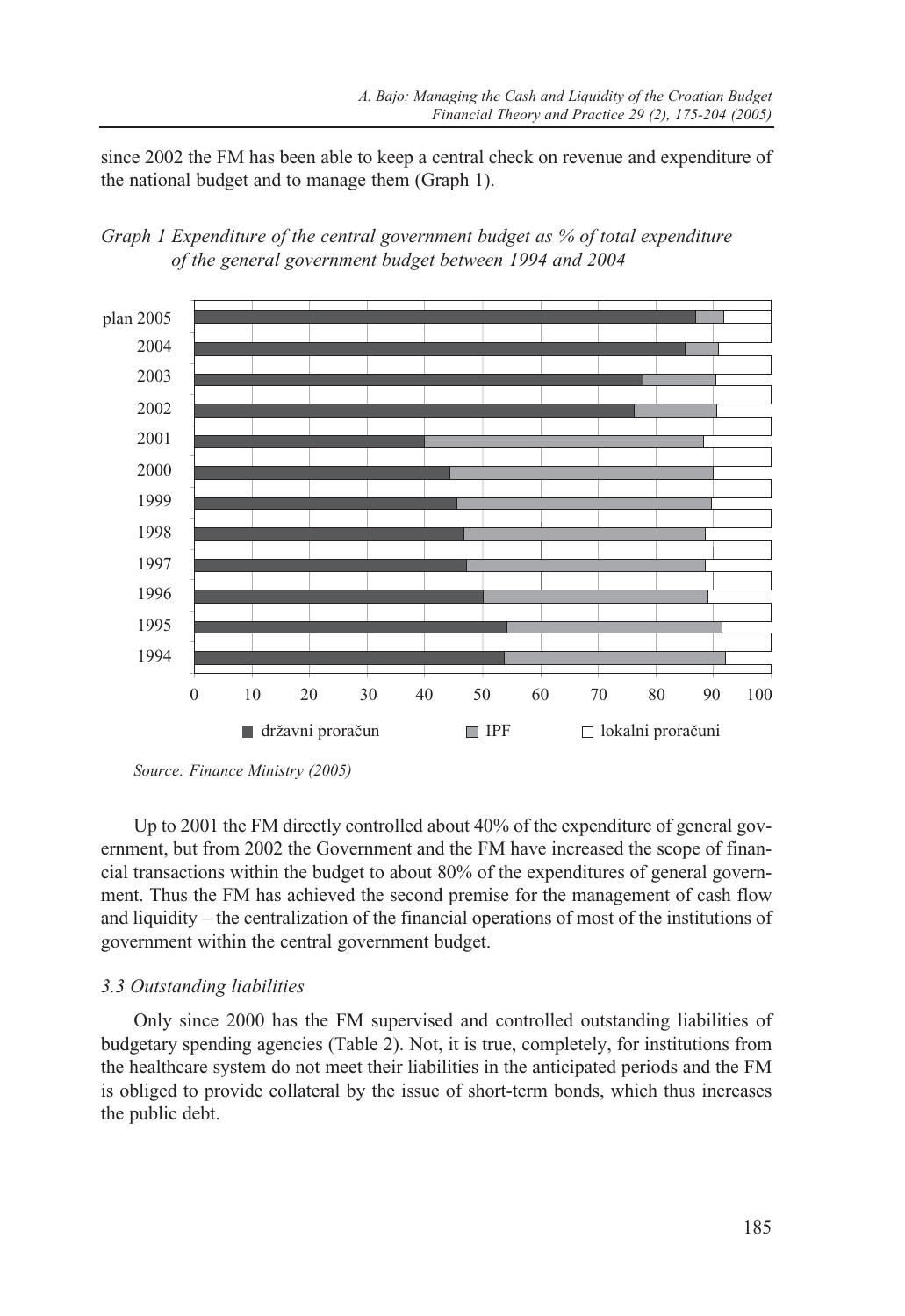|                                          | 1999  | 2000  | 2001 | 2002 | 2003 | 2004  | 2005a |
|------------------------------------------|-------|-------|------|------|------|-------|-------|
| 1. Brought forward from previous year    |       | 1.236 | 147  | 123  | 101  |       | 18    |
| 2. New liabilities in the current year:  |       | 2.043 | 359  | 442  | 313  | 1.290 | 698   |
| a) HZZO [Medical Fund] liabilities       |       |       |      | 316  | 500  | 1.062 | 455   |
| b) HZMO [Pension Fund] liabilities       |       |       | 126  | 42   |      | 12    |       |
| c) other spending agencies' liabilities  |       |       |      |      |      | 227   | 231   |
| 3. Total outstanding liabilities $(1+2)$ | 9.586 | 3.279 | 506  | 565  | 956  | 290   | 716   |

*Table 2 Outstanding liabilities of the central government budget, situation as of the end of the period (in million kuna)*

*a NB: data for 2005, as of July 31 Source: IMF and Finance Ministry (2005)* 

It can be seen that of the 9.5 billion of outstanding liabilities at the end of 1999, 506 million kuna remained in 2001. However, when the EBFs, for healthcare and pensions, were included in the budgetary system, outstanding liabilities of the central government budget increased to 956 million kuna in 2003 and 1.3 billion kuna in 2004. Thanks to the new government borrowing, in 2005 outstanding liabilities decreased on 716 mil kn**.** It should be pointed out that since 2001 the FM, at first quarterly and then monthly, has controlled the outstanding liabilities of all spending agencies and has thus attained the third precondition for cash flow and liquidity management – supervision and control of liabilities. Of course, the issue of the orderly settlement of outstanding liabilities of spending agencies, mainly the institutions from the healthcare system, still remains.

## *3.4 Playing with government deposits*

Is the FM capable of managing the short-term liquid funds of the budget? We could look at the balance of deposits of consolidated central government (the central government budget and the EBFs) in the CNB and the amount of short-term loans of the CNB to government (Graph 2).

Deposits of the central government budget in the CNB have increased from 930 million kuna in 1995 to 1.2 billion kuna in 2005. The state has occasionally borrowed from the CNB, mainly in 1999. Interestingly enough, in spite of the existence of available short-term liquid funds and deposits, because it was unable to manage cash and liquidity, up to 2001 the FM on the whole took loans for the purposes of liquidity from the CNB, and from government institutions as well. The prohibition of borrowing at the CNB from 20018 gave the FM the opportunity independently to manage deposits and liquidity and to participate in the money market with budgetary surpluses or to borrow by direct loans from commercial banks.

Thanks to the operations in and consolidation of funds in the SAT, from 2001 the available deposits of the government budget in the CNB have increased. Since April

<sup>8</sup> CNB Law, NN 36/01.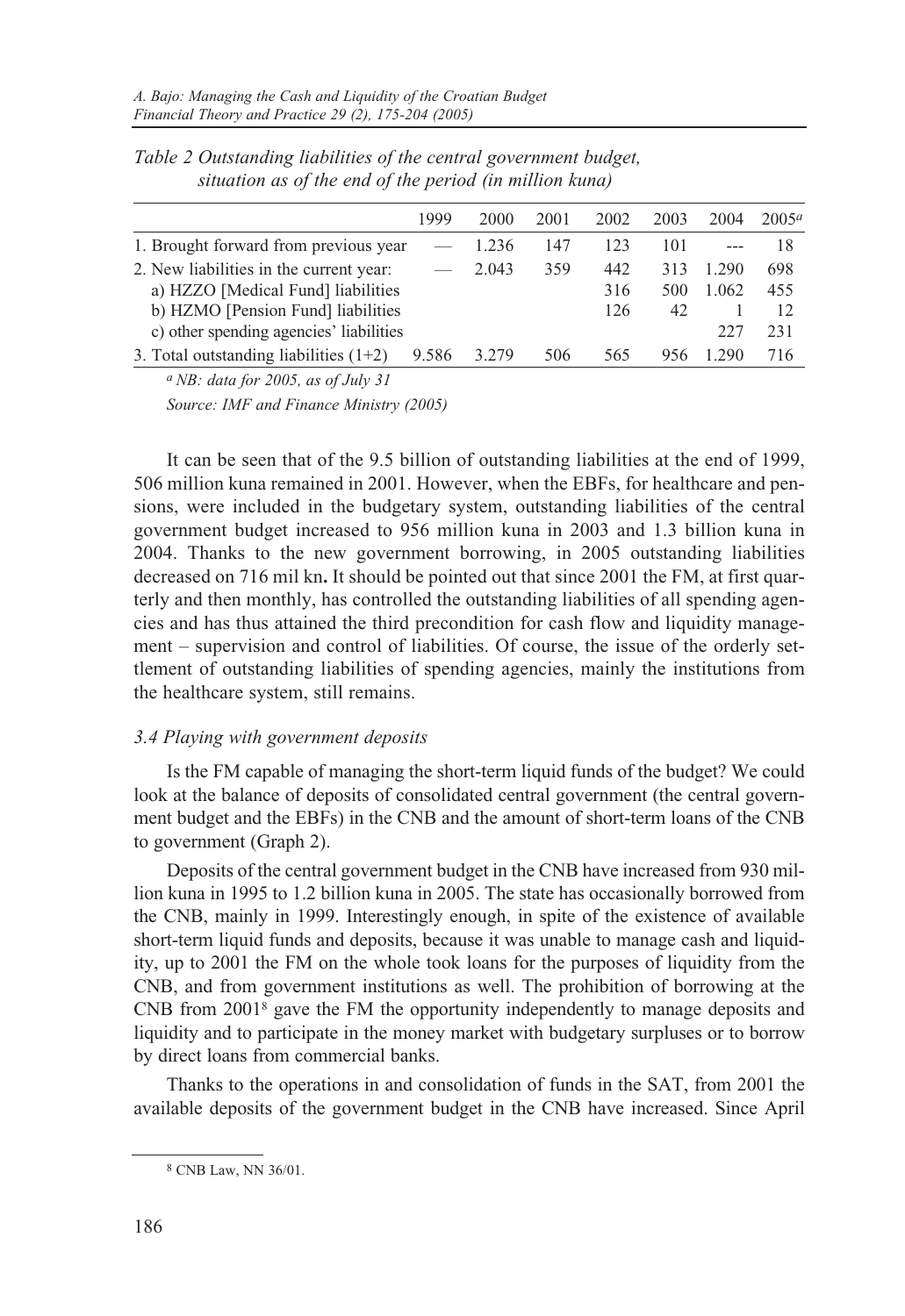2003 the balance of deposits has increased thanks to the switching of foreign currency payments and deposits to the SAT at the CNB. However, still, most of the financial assets of central government (mainly deposits) are in commercial banks. This is shown by the figures in the following graph.





*NB: CGD – Central government deposits in the CNB Source: HNB (2005)* 

Total deposits of central government increased from 2.9 billion kuna in 1995 to 8.3 billion kuna in 2005. Thus the FM, in collaboration with the CNB, centralised as well as increased the amount of deposits of the central government budget in the SAT from 396 million kuna in 1995 to 1.5 billion kuna in 2005. However, the largest part of central government deposits are located in the commercial banks, increasing from 1.8 billion in 1995 to as much as 6.8 billion kuna in 2005. This refers primarily to EBF deposits, which when the two largest EBFs were moved into the budget did not reduce but were actually increased. Still, for a more detailed insight into the inability of the FM to control deposits of the government in the commercial banks and to manage them, Table 3 gives figures of amount and structure of general government deposits.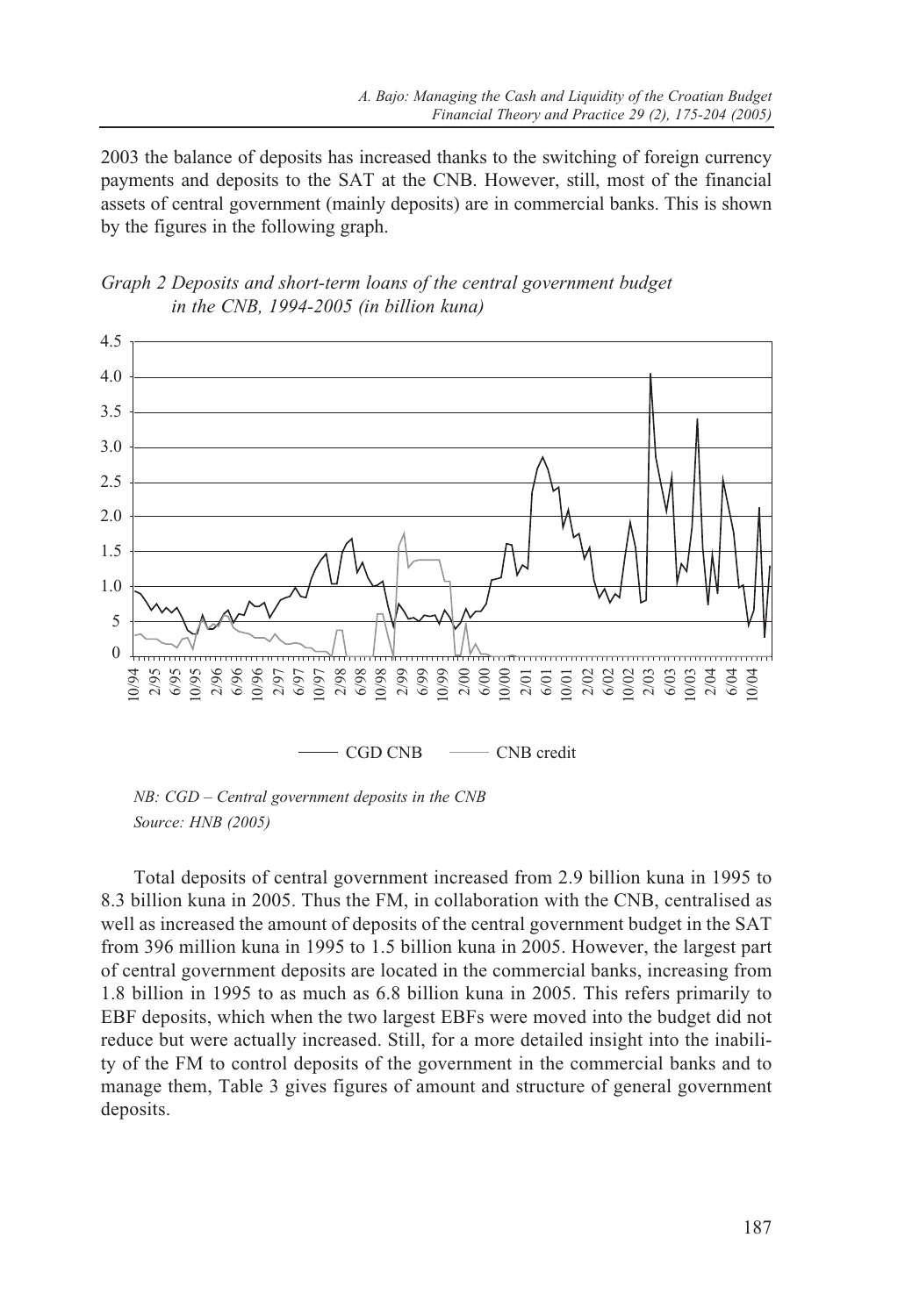



*CGD CNB – deposits of central government in the CNB CGDB – deposits of central government in the commercial banks, Total CGD – total deposits of central government Source: HNB (2005)* 

*Table 3 Amount and structure of general government deposits from 2000 to 2005 (in million kuna)*

|                                              | 2000  | 2001  | 2002  | 2003  | 2004  | $2005^a$ |
|----------------------------------------------|-------|-------|-------|-------|-------|----------|
| 1. Central budget deposits                   | 5.033 | 4.136 | 3.143 | 2.007 | 1.564 | 2.505    |
| short term                                   | 2.380 | 1.970 | 1.312 | 992   | 795   | 1.823    |
| time deposits                                | 2.654 | 2.166 | 1.831 | 1.015 | 769   | 682      |
| $2.$ EBF                                     | 2.706 | 3.251 | 3.560 | 3.716 | 5.592 | 5.231    |
| short term                                   | 185   | 436   | 706   | 413   | 531   | 526      |
| time deposits                                | 2.521 | 2.815 | 2.854 | 3.303 | 5.060 | 4.704    |
| 3. Local units                               | 967   | 1.381 | 2.430 | 2.591 | 2.592 | 2.587    |
| short term                                   | 728   | 1.039 | 1.937 | 2.035 | 2.041 | 1.963    |
| time deposits                                | 239   | 342   | 492   | 555   | 551   | 625      |
| 4. General government $(1+2+3)$              | 8.706 | 8.768 | 9.133 | 8.313 | 9.748 | 10.322   |
| short term                                   | 3.293 | 3.444 | 3.956 | 3.440 | 3.367 | 4.312    |
| time deposits                                | 5.413 | 5.324 | 5.177 | 4.873 | 6.380 | 6.011    |
| Deposits in financial institutions $(a + b)$ | 8.706 | 8.768 | 9.133 | 8.313 | 9.748 | 10.322   |
| a) CNB                                       | 1.009 | 1.752 | 608   | 440   | 334   | 1.456    |
| b) Banks                                     | 7.697 | 7.016 | 8.525 | 7.874 | 9.414 | 8.867    |

*aNB: data for 2005, as of January 31 Source: HNB (2005)*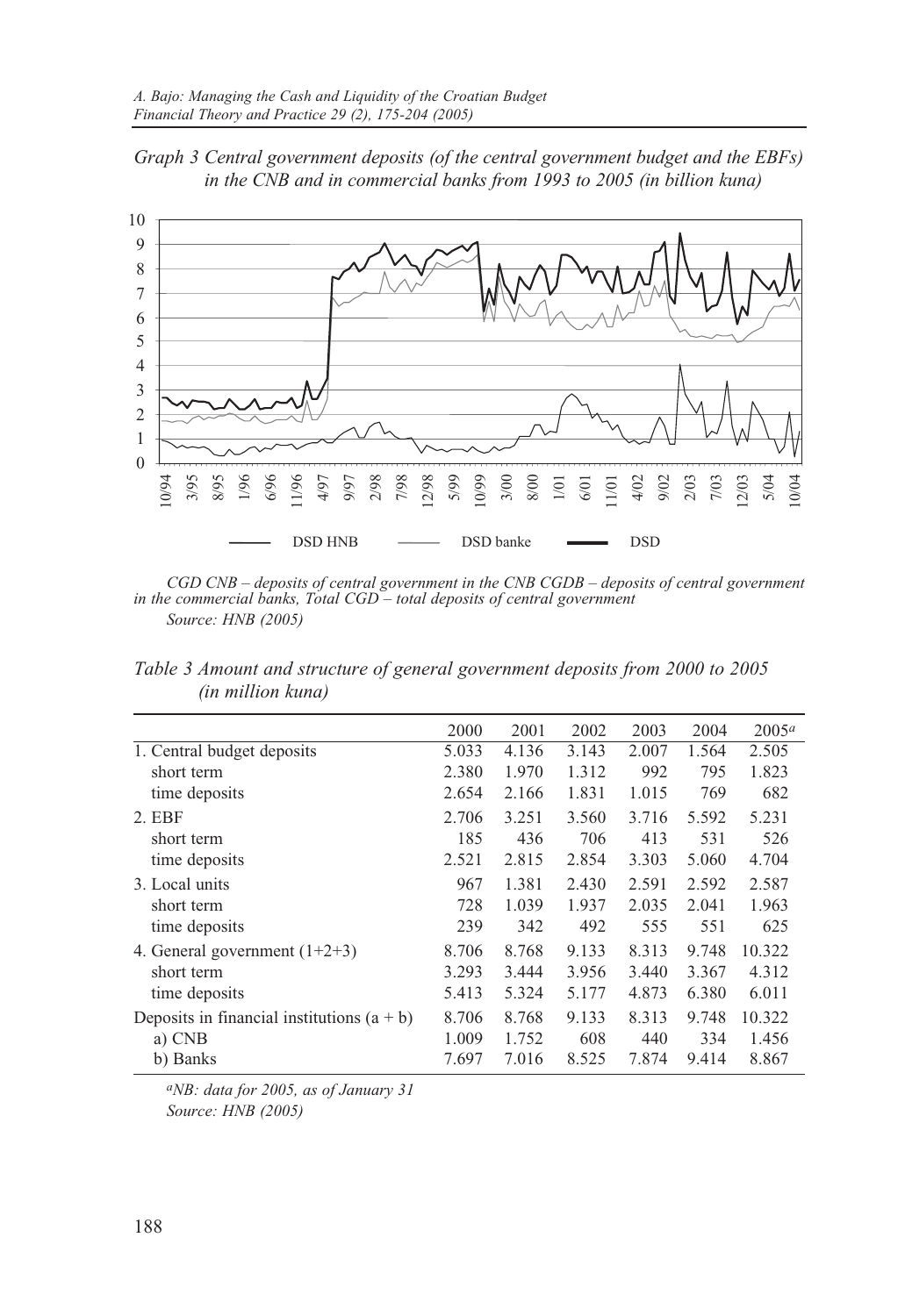General government deposits thus increased from 8.7 billion in 2000 to 10.3 billion kuna in 2005. Most of these government deposits, which increased from 2.7 billion in 2000 to as much as 5.2 billion in 2005, are placed in commercial banks, mainly the time deposits of the EBFs.

The deposits of local government units increased from 967 million in 2000 to about 2.6 billion kuna in 2005. These deposits are also mainly kept in commercial banks, i.e., outside the system of the SAT and the government financial information system. Since the FM cannot impact the deposits of local government units, it cannot objectively make decisions about the amount of grants (aid) to give to local government units from the central government budget. For according to currency practice, local government units supply financial reports to the FM quarterly, half-yearly and annually. With a direct view into and control of the balances in the accounts of local government units in the CNB the FM would be able to use at least a part of those 2 billion kuna in the accounts of local units kept in commercial banks for the financing of short-term budgetary deficits (Bajo, 2004). This would obviate the absurdity of the FM financing the short-term budgetary deficits with loans from the commercial banks, at the same time allocating local units grants, although they already have at their disposal surpluses in accounts in commercial banks9. In other words, although there is a financial potential available, which the FM, in collaboration with the CNB, might use primarily through laying out surpluses in the money market, but also to cover short-term deficits of spending agencies in and outside the budget, this potential is not being employed. Instead of that, the budget and the taxpayer are unnecessarily burdened with the costs of servicing short-term loans.

3.4.1 The Croatian Postal Bank – from fiscal agent of the government to a genuine commercial bank

Since 2001 the CPB has become a fiscal agent of the government, via which outgoing payments are made from the transaction accounts of government institutions to end users. Deposits are also to be found in the government accounts in the CPB. Although we do not have up-to-date information about the balance of government deposits in the CPB, the figures from the following graph are indicative enough.

Government deposits in the CPB increased from 26 million in 2001 to about 1.3 billion in 2002. The CPB planned for government deposits in 2003 of approximately 1.2 billion kuna. It should be pointed out that deposits in the CPB are an integral part of the government deposits in the SAT at the CNB, but only on paper, and not in reality. Because cash flow and liquidity are not managed, the FM uses CPB deposits as a loan potential for the short-term financing of the government, at market conditions and market rates of interest.

Thus another absurd situation in the public finances of Croatia has been created. In a normal market system the government should privatise the CPB and invite tenders so as to be able to choose the banks in which the state institutions would open transaction accounts as part of the SAT system, and transparently, in agreement with the banks, lay

<sup>9</sup> The criteria according to which the Government and the FM allocate grants to lgu s are not the subject of this article (On the Criteria for the Allocation of Grants, see: Bajo, 1999).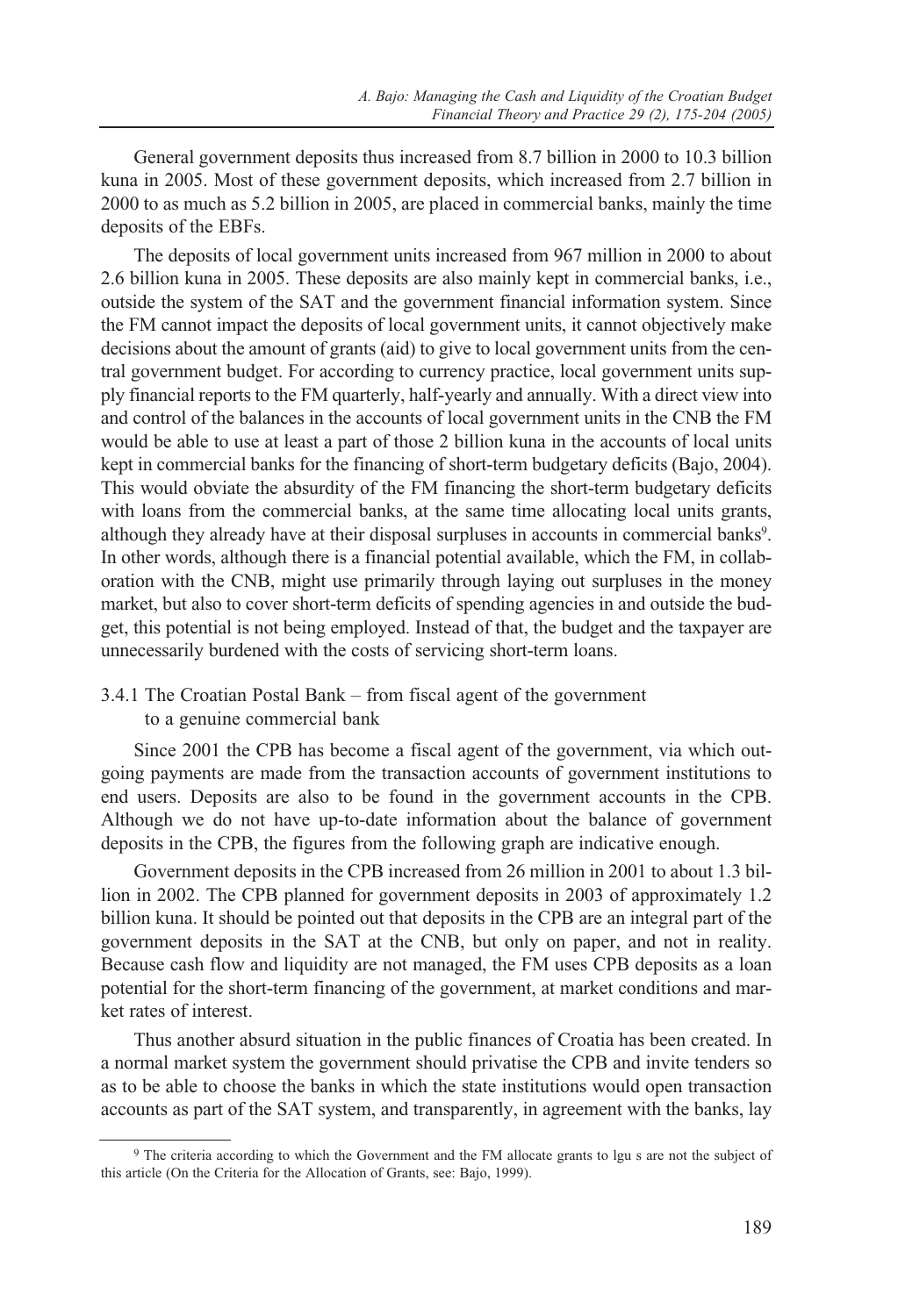

*Graph 4 Structure of deposits in the CPB from 2001 to 2003 (in billion kuna)*

*Source: Croatian Postal Bank (2003)*

down the conditions and amount of the rates of interest for the kuna deposits (sight and time) in these banks. Instead of this, the privileged position of the Croatian Postal Bank, which uses state deposits for the short-time financing of the same state, but at market terms and conditions, has become institutionalised. This is clearly a classic form of rent, which lobby groups around the CPB have managed to win. Judging from debates in the media, it will not be easy to put an end to this absurd situation by the privatisation of the CPB, and it will perhaps be even deepened by the transformation of this bank into a "strong" state bank that, allegedly, would be supposed to finance development.

### *3.5 Short term borrowing of the central government budget*

For a more complete insight into the situation of the liquidity of the central budget, it is necessary to determine the average balance of liquid resources, and of short-term loans for the sake of liquidity that the FM takes directly from the commercial banks and to a smaller degree on the money market (Graph 5)

The FM (central budget) in 2002 had at the monthly level about 324 million kuna daily at its disposal, which it could have used as a surplus of liquid funds and could have employed them to advantage on the money market. However, in spite of the liquid funds, the FM directly borrowed from the commercial banks, by an average of 89 million kuna. In 2003 the FM had 196 million kuna at its disposal and yet at the same time took on loans at commercial banks of 103 million kuna. In 2004 the average daily balance on the government account was 214 million kuna, and yet the FM took on loans to the tune of 173 million kuna. This means that the short term loans that the state takes on from the banks are smaller than the available monetary resources of the government. In such conditions it can be expected that the FM, apart from borrowing on the Zagreb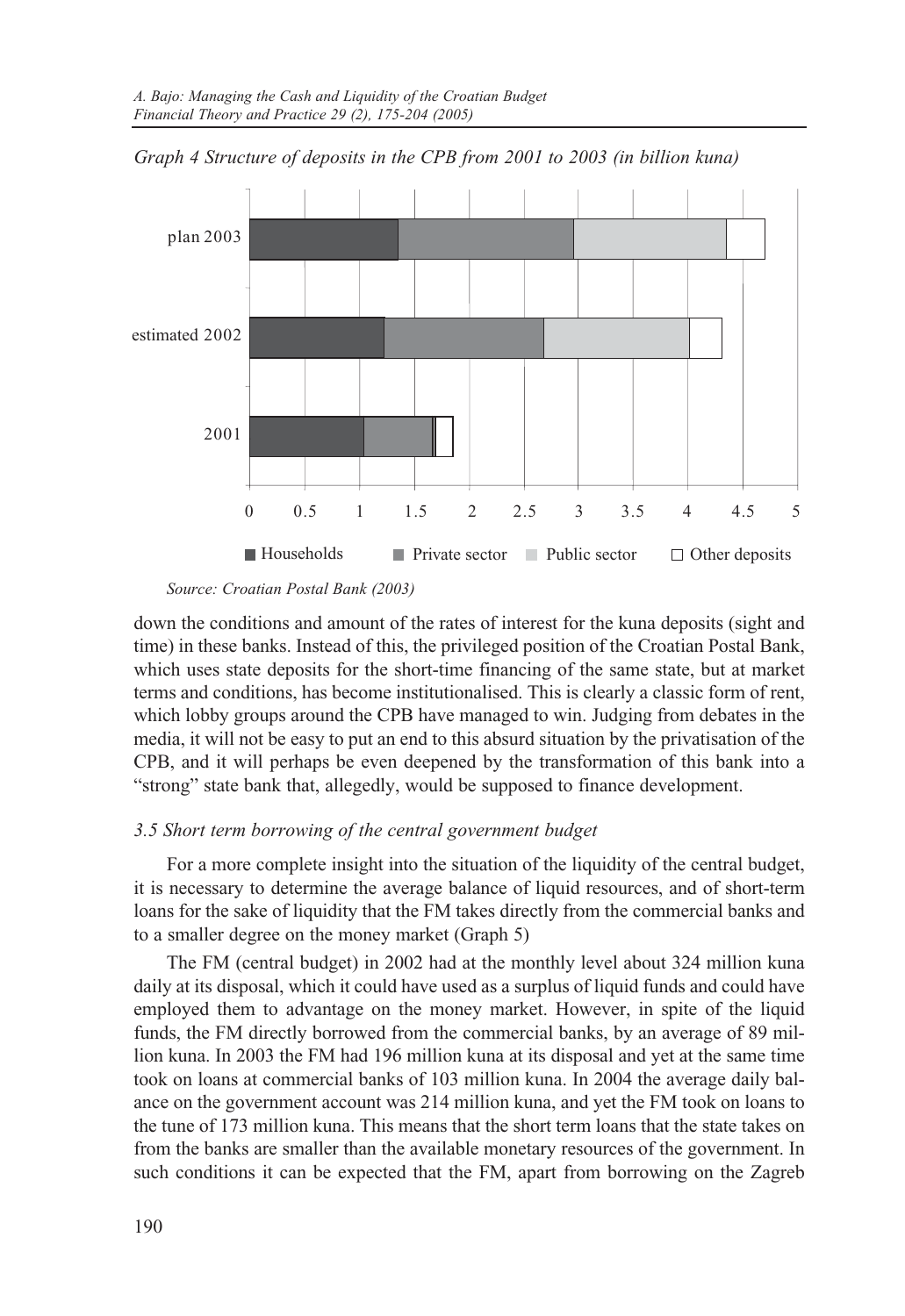money market, will borrow greater amounts at the commercial banks as well, mainly from the largest. Graph 6 shows the amounts of interest on short-term loans of the budget on the money market and directly (for larger amounts) at the commercial banks.

## *Graph 5 Short term government borrowing versus the balance of the central government budget (daily average at the monthly level) from January 1 2002 to November 1 2004 (in million kuna)*



*NB: STL – the average amount of short-term loans of commercial banks; BCGB – balance of the central government budget.*

*Source: Finance Ministry (2005)*

*Graph 6 Parallel interest rates on direct bank loans and interest rates on the Zagreb Money Market (in %)*



*NB: ZMM – interest rates at the Zagreb Money Market; 4MB+HPB – interest rates at the four major banks and the Croatian Postal Bank*

*Source: Finance Ministry (2005)*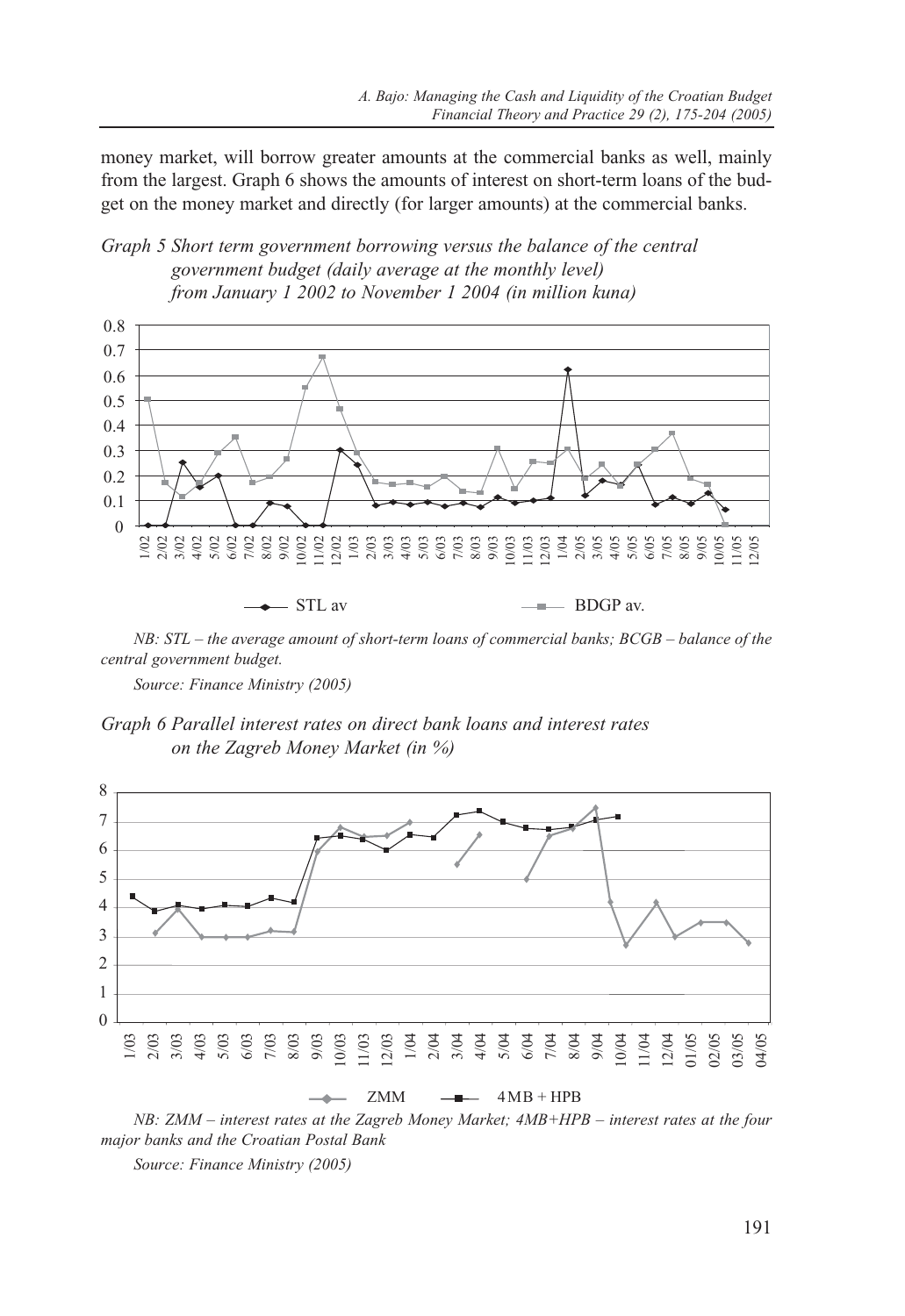It can be seen that the interest rates on the short-term loans that the FM takes directly from the four major banks and the state-owned CPB are larger than those on the Zagreb Money Market. The difference in these interests in 2003 came to about 1%, in favour of direct loans from the commercial banks, with the proviso that in 2004 the government on the whole took out short-term loans only from commercial banks at an average interest rate of 7%. However, this perhaps would not be a problem if the interest rates on the short term loans of government and of other institutional sectors, primarily the households and private sectors, were not practically identical (Graph 7).

*Graph 7 Rates of interest on short-term loans per institutional sector – foreign currency clause (in %)*



*NB: Interest rates on short-term loans of commercial banks to the government do not contain the foreign currency clause*

*Source: HNB and Finance Ministry, (2005)* 

Up to June 2003 there were some differences, but from that date the interest rates in conjunction with the foreign currency clause on short-term loans and the interest rates on government short-term loans with no currency clause are almost identical. And yet naturally, our initial if perhaps na?ve assumption is that a short term loan to the government is attended with the lowest risk. In 2004 and 2005 interest rates came on average to about 7%. This shows that the financial market perceives the financial good standing of the public sector as being not a whit better than the financial good standing of the retail and corporate sectors, and classifies them practically identically, assigning an equal degree of risk. The fact that the state cannot manage to secure lower rates of interest for itself is another confirmation that the financing of the short-term debt is a problem indeed for the government.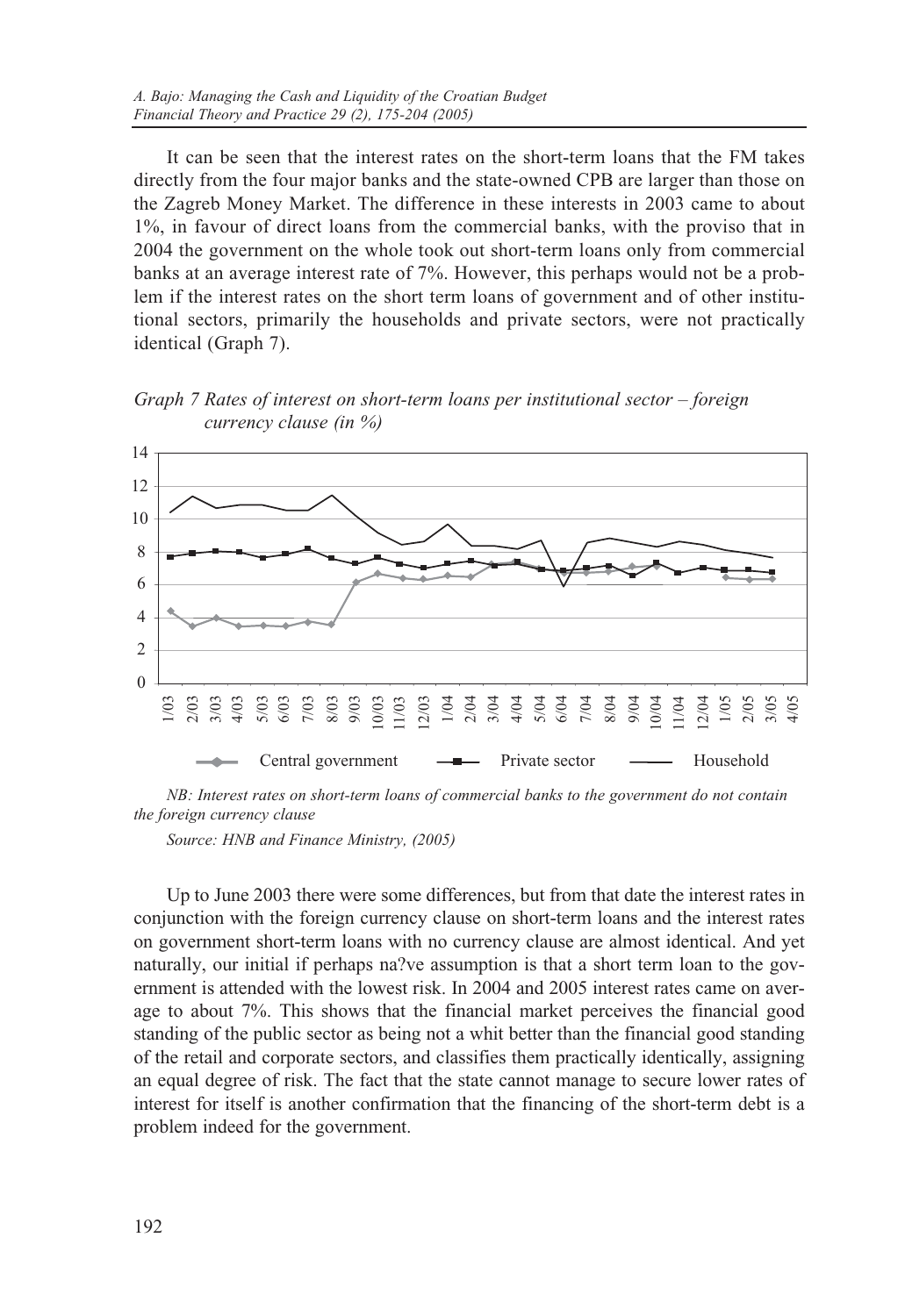### 3.5.1 The nature of the short-term public debt

Particularly since 2001, the government has taken on short-term debt in two ways: by the issue of treasury bills and by direct loans from commercial banks $10$ . It is a fact that the largest part of the short-term debt has been created by the issue of treasury bills. Thus we should look at graph 8 the amount of interest on treasury bills according to maturity.





The FM is extending the periods for the redemption of treasury bills. From 1996, when it first issued treasury bills, the FM borrowed at 42, 91 and 182 day periods and in 2002 went over to a period of 364 days. In parallel with this, the average rate of interest on treasury bills was reduced from a high 11% in 1996 to about 5% in 2005. The reduction of interest rates led to more favourable terms of short-term borrowing, as well as a large increase in the short-term debt created by the issue of treasury bills. The overall short-term debt of the government has markedly increased since 1993, as shown by the figures in Graph 9.

Total government short-term debt increased from 517 million kuna in 1993 to 16 billion kuna in 2005, and this can realistically be called long-term. The government creates the major part of its short-term debt by the issue of treasury bills, which increased from 272 million in 1996 to as much as 13 billion kuna in 2005. However, the growth in the overall short-term debt is partially the consequence of the increased amounts of loans for liquidity (mainly for pensions) that the FM takes on from the commercial

*Source: Finance Ministry (2005)*

<sup>&</sup>lt;sup>10</sup> A third category could be due and still outstanding liabilities of spending agencies.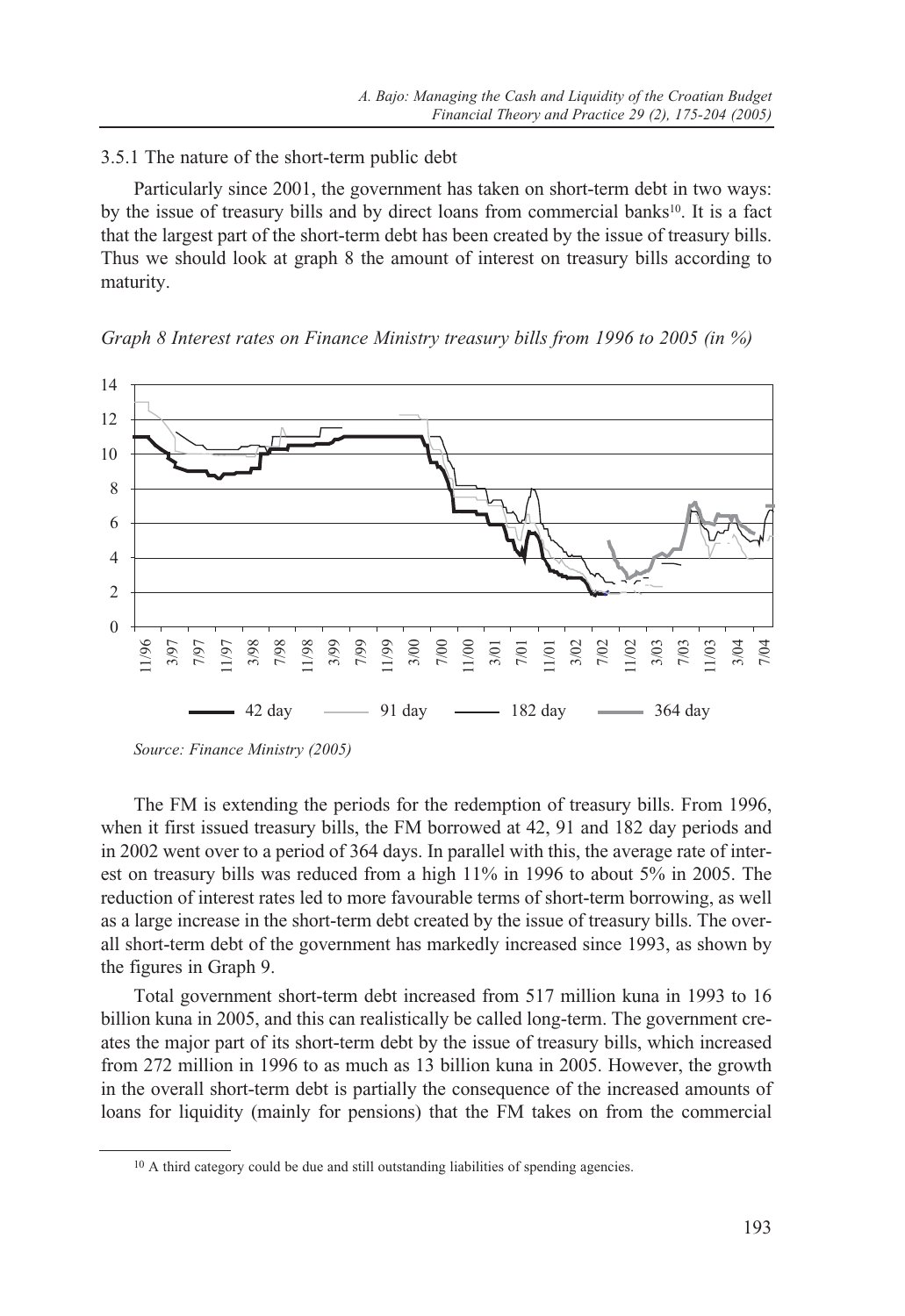

*Graph 9 Short-term central budget debt from 1993 to 2005 (in billion kuna)* 

banks. Liquidity loans increased from 620 million kuna in 2000 to 3.9 billion kuna in 2005. The explosion in short-term borrowing because the FM does not manage its liquidity and cash flow brought the FM to the point at which it ultimately had to turn double short-term debts into one long-term debt, because of which it sells bonds on the domestic and foreign market. Thus in April 2005, in order to settle its short-term debts to the banks, the government issued bonds in the amount of 3.5 billion kuna, which is about 90% of the direct short-term debt (loans) of the state to domestic commercial banks. The Government and the FM adduced as reasons for these new borrowings "financing of the orderly execution of the budget", which is in essence just borrowing to finance current budgetary expenditures, mostly the pensions. In such conditions the question not only arises as to who in the FM is managing cash flow and liquidity but also as to who is managing the public debt. This issue, however, is not the topic of the current paper.

#### **4 Conclusion**

The preceding analysis leads to the conclusion that the FM only partially manages cash flows through the government accounts and the daily, weekly and monthly monetary potential of the government. A large part of the deposits of the government, particularly of the extra-budgetary funds and local government units, are to be found in commercial banks, the result being that the FM and the CNB cannot have any impact on this part of the liquid resources of the central government budget. In such conditions the FM

*Source: HNB (2005)*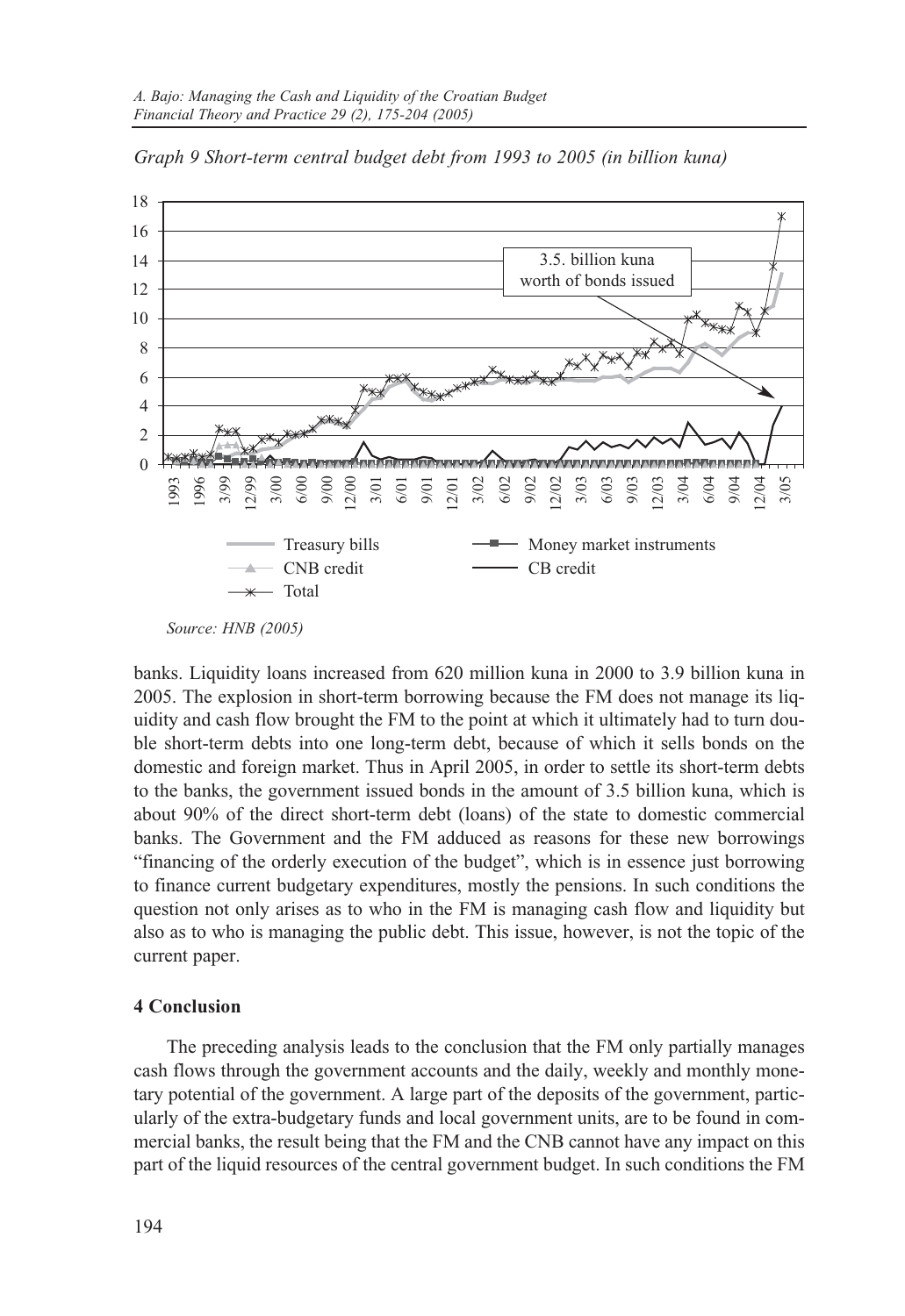still is taking on debt directly at the commercial banks, even at its own (state-owned) Croatian Postal Bank, at market conditions and rates, instead of using the surpluses of budgetary resources to cover short-term deficits of budgetary and extra-budgetary spending agents and figuring on the money market.

Since 2001, when short term borrowing at the CNB was stopped, it should have become clear to the Government and the FM that the functions of executing the budget and the management of cash and liquidity are the basic functions of the budgetary system, and that they could have an effect on slowing down the growth of the public debt and public spending. However, awareness of the nature and value of public money is in Croatia as yet developed neither among the powerful nor in the public, so that there is no discussion at all of the absurd situations delineated in this paper.

For the FM to be able to control cash flow and liquidity of the central budget, it is necessary for:

- the FM and the CNB to collaborate in the management of the monetary potential of the budget
- the FM to set up and improve its cash flow and liquidity management and, as well as recording, actually to start managing the available financial potential. This means above all investing budgetary surpluses on the money market, the financing of the short-term deficits of spending agencies and extra-budgetary funds (internal operations of the Treasury) with available liquid funds and, in agreement with the banks, the selection of the most favourable financial services provider, by for example the opening of transaction accounts
- the Government to privatise the CPB
- the Government and the FM to centralise foreign currency deposits in the SAT in the CNB, and for the FM to consolidate EBF deposits and start managing them
- local government units to start operating via their own SATs, which they should open at the CNB.

*Potential constraints on the achievement of these proposals* are the questionable existing technical capacity of the FM to manage cash and liquidity and to collaborate with the CNB; resistance of spending agencies and extra-budgetary funds to operating via the SAT and to the centralised management of deposits of the state in the FM, the resistance of local government units to operating via single treasury accounts opened in the CNB and the lack of political will to privatise the CPB.

We should mention that the key reasons for the resistance of budgetary spending agencies and extra-budgetary spending agencies are related to their loss of autonomy in the use of their own revenues for the financing of expenditure not recorded in the budget. Apart from this, resistance of local government units might be related to activities of the Finance Ministry that, if it had an immediate insight into the balances of accounts of the local government units in the CNB, would surely prevent the accumulation of deposits in these accounts, and would encourage the better employment of grants allocated for the financing of specified (decentralised) obligations.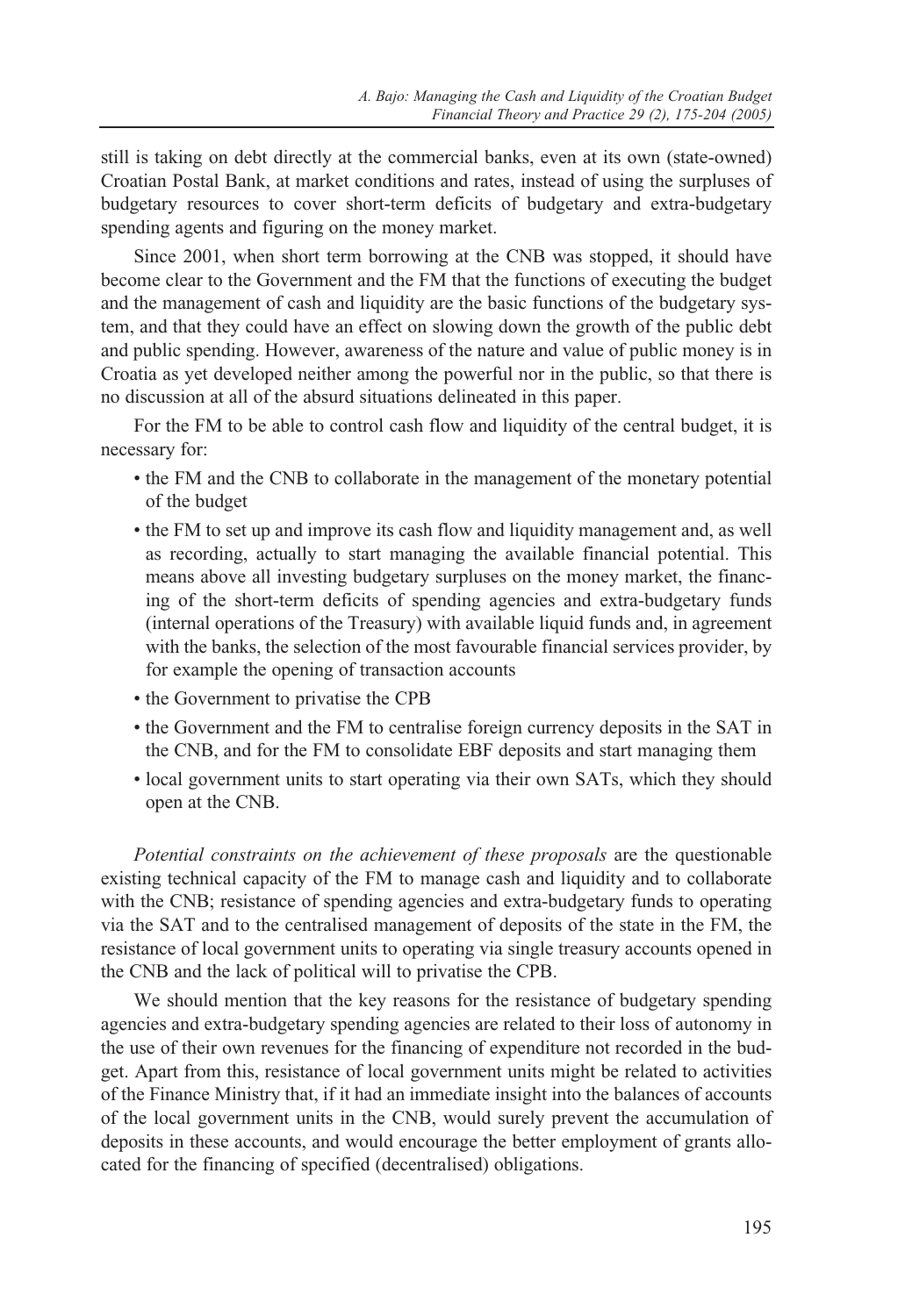*Key lessons to be learned*

- If the government participates on the Zagreb Money Market and if there is coordinated action of the FM and the CNB, direct short-term borrowing at banks might be done away with, and more transparent short-term financing of the central budget with treasury bills alone could be ensured, more cheaply, at that.
- Privatisation of the banks does not mean a loss of sovereignty in the management of fiscal and monetary policy.
- With good cash flow and liquidity management the FM can help the CNB to run monetary policy, particularly in making sure of effective control of the credit potential of commercial banks and in management of the exchange rate. The participation of the FM with surplus funds on the Zagreb Money Market would not (with good management) undermine monetary stability.
- Opening SATs of local government units in the CNB would give the FM the capacity to define better criteria for the allocation of grants from the budget.

## LITERATURE

**Allen, R. and Tommasi, A., 2001.** *Managing Public Expenditure, A Reference Book For Transition Countries.* Paris: OECD.

**Bajo, A., 1999.** "Zašto i kako mjeriti fiskalni kapacitet lokalnih jedinica". *Financijska praksa,* 23 (3), 277-308.

Bajo, A., 2004. "Zaduživanje lokalnih jedinica u Hrvatskoj" [online]. *Financijska teorija i praksa,* 28 (2), 203-217. Available from:

[http://www.ijf.hr/financijska\_praksa/PDF-2004/2-04/bajo.pdf].

**Bajo, A., 2005.** "Proraèunski sustav kao uzrok fiskalnih problema u tranziciji – sluèaj Hrvatske". Doctor theasis. Ljubljana: Ekonomski fakultet.

**Cota, B., 1998.** "Reforma domaæeg platnog prometa". *Raèunovodstvo i financije,* 44 (11), 78-82.

**HNB**. *Bilteni HNB-a, variours years.* Zagreb: Hrvatska narodna banka.

**HPB, 2002.** *Plan Hrvatske poštanske banke d.d. za 2003. godinu.* Zagreb: Hrvatska poštanska banka.

**HPB, 2004.** *Financijsko izvješæe za 2003. godinu.* Zagreb: Hrvatska poštanska banka.

**Ministarstvo financija, 2003.** *Gašenje podraèuna 632.* Zagreb: Ministarstvo financija.

**Ministarstvo financija.** *Mjeseèni statistièki prikazi Ministarstva financija, variours years*. Zagreb: Ministarstvo financija.

Vašiček, D., 1998. "Neki praktični aspekti funkcioniranja sustava državne riznice". *Raèunovodstvo i financije,* 44 (9), 36-49.

Linzbauer, L<sub>i</sub>., 2000. "Revizija državnog proračuna i neprofitnih organizacija", in: *Zbornik radova sa 34. simpozija Raèunovodstvo, revizija i financije.* Zagreb: Hrvatska zajednica raèunovoða i financijskih djelatnika, 249-258.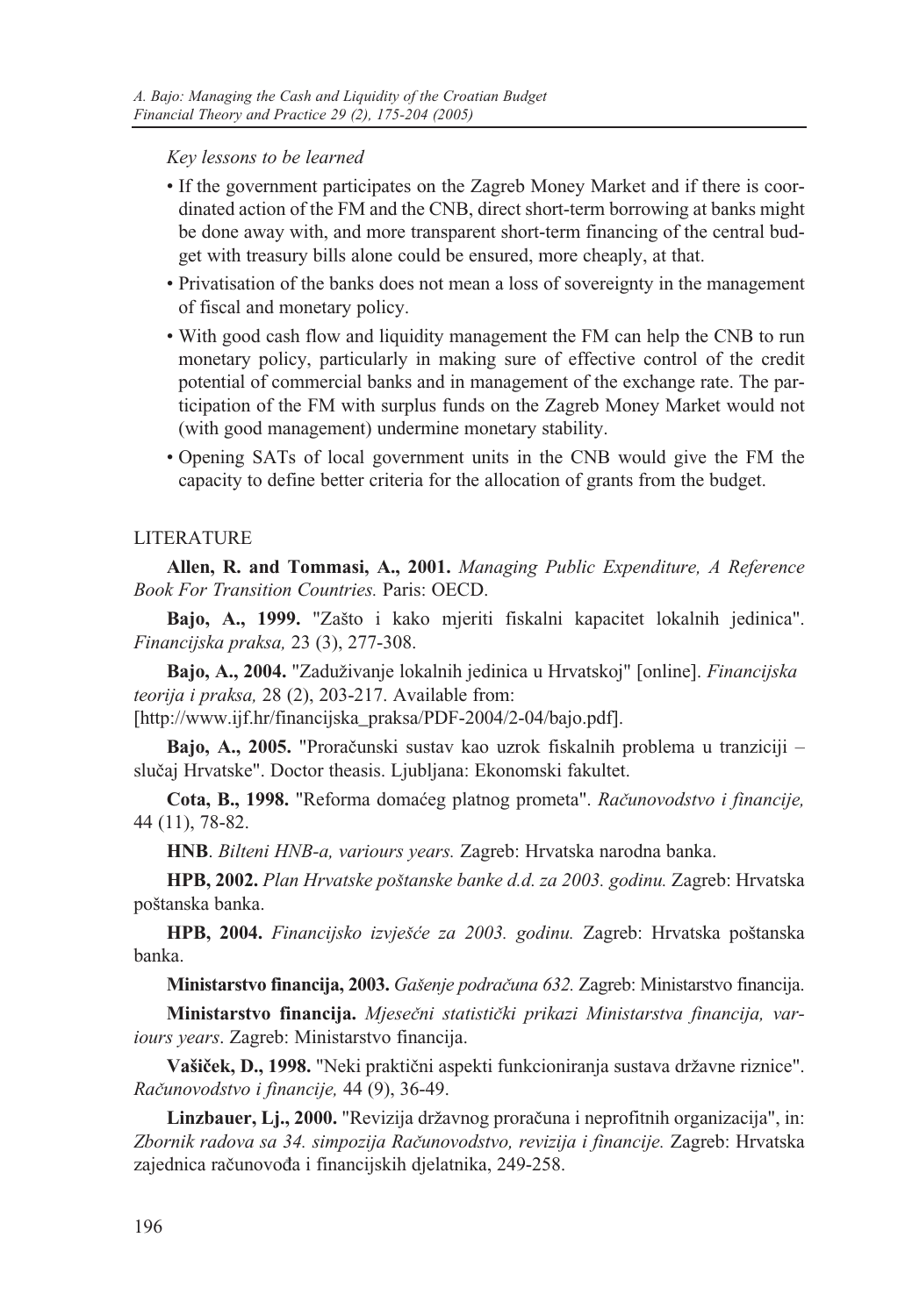**Zakon** o Narodnoj banci Hrvatske, NN 35/95. Zagreb: Narodne novine.

**Zakon** o platnom prometu u zemlji, NN 117/01. Zagreb: Narodne novine.

**Zakon** o proraèunu, NN 92/94. Zagreb: Narodne novine.

**Zakon** o proraèunu, NN 96/03. Zagreb: Narodne novine.

**Zakoni** o izvršavanju proraèuna od 1994. do 2005. Zagreb: Narodne novine

**Zakon** o financijskoj agenciji, NN 117/01. Zagreb: Narodne novine.

**Zakon** o Hrvatskoj narodnoj banci, NN 36/01. Zagreb: Narodne novine.

**Uredba** o sastavu glavne knjige riznice te naèinu voðenja jedinstvenog raèuna riznice, NN 97/95. Zagreb: Narodne novine.

**Naputak** o isplati kapitalnih izdataka s jedinstvenog raèuna riznice, NN 13/96. Zagreb: Narodne novine.

Naputak o izvršavanju državnog proračuna s jedinstvenog računa riznice, NN 4/01. Zagreb: Narodne novine.

**Naputak** za isplatu s jedinstvenog raèuna riznice, NN 60/97. Zagreb: Narodne novine.

Odluka o prijelazu dijela korisnika državnog proračuna na izravnu isplatu s jedinstvenog raèuna riznice u 1997. godini, NN 56/97. Zagreb: Narodne novine.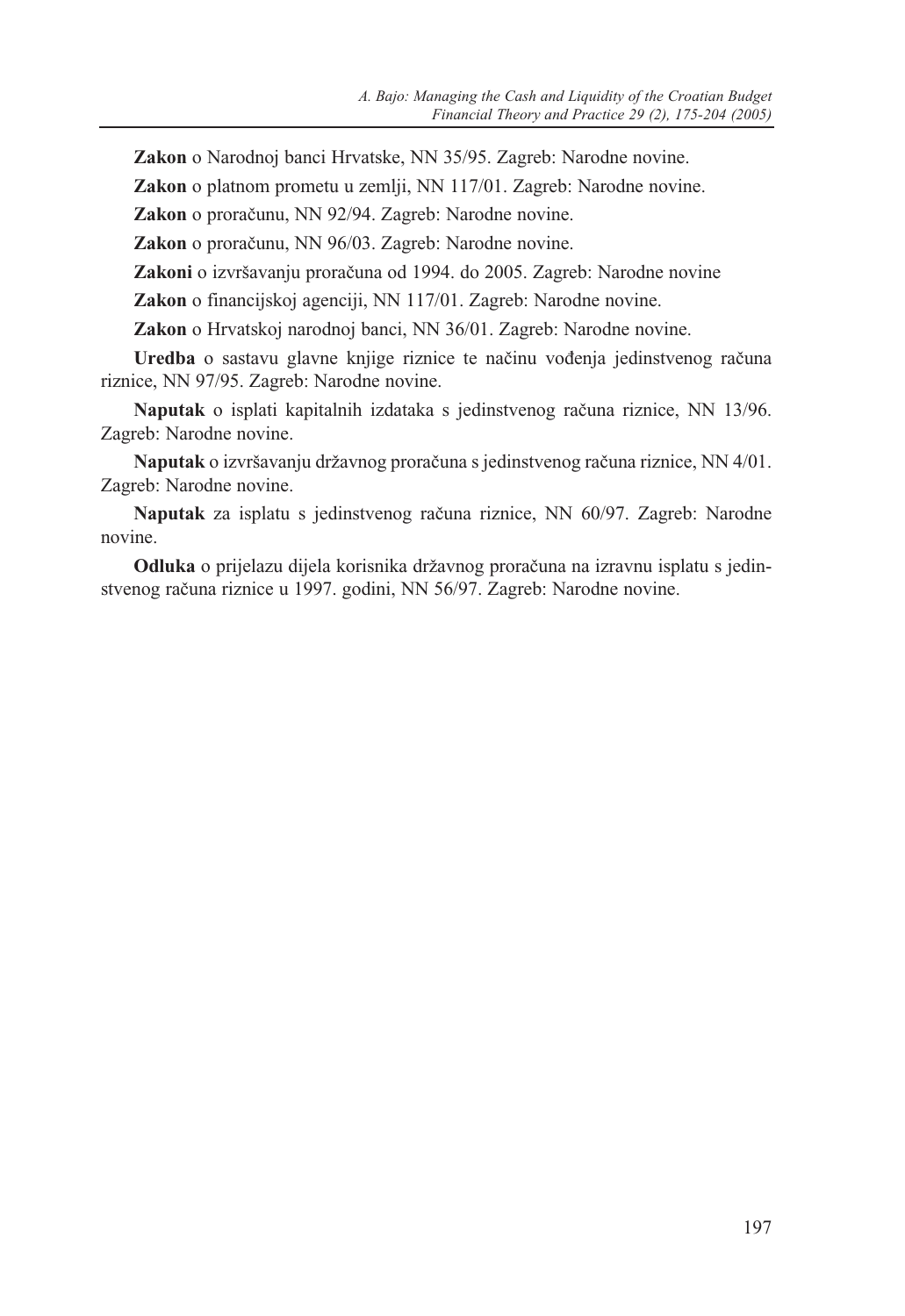### **Annex**

# **The Institutional Organisation of Payments Operations and the Account of the Treasury from 1994 to 2001**

In 1994 the FM opened the Single Account of the Treasury at the Croatian National Bank. This account was supposed to be a *system of accounts* serving for the reception, keeping, payment and transfer of all revenue, receipts and expenditures and other payments of the budget. Public money collected and charged that belongs to the budget was supposed to be paid into the SAT in the CNB. Not a single expenditure or any other payment was not be performed from the SAT without the prior authorisation of the central State Treasury of the FM. The Finance Minister himself was supposed to prescribe the manner of and procedure for operating via the SAT. Only the minister had the right to dispose of money in the SAT, with the proviso that he could transfer this authority to one or more responsible persons (comptrollers) of the State Treasury<sup>11</sup>. From January 1 1977 the FM was supposed to carry out payment operations via the SAT. However, operations with the accounts of the state were crucially determined by the position and role of the Institute for Payments Clearing, or ZAP, a state institution via which the FM carried out payments operations connected with the accounts of the state and the many accounts that the spending agents had in commercial banks, according to their own choice. Hence for the performance of all payments into and out of the SAT to become a reality the FM and the Government had to reform payments operations and to make sure that they were performed by the commercial banks, to define the role of the Institute for Payments Clearing within the system of government finances and to select the banks in which spending agencies should have their transaction accounts and to provide for the operations of all institutions via the system of the foreign currency and domestic currency SAT.

### *Kuna or domestic currency payments operations*

From 1994 to 2001, Institute for Payments Clearing on behalf of and at the account of the government kept the accounts for the execution of the budget of all the institutes of the government, of local government units and of the extra-budgetary funds and daily informed the FM of taxes collected and every ten days of revenue collected. The Institute transferred, for the FM, resources to the accounts of spending agencies, carried out the distribution of shared taxes among the different levels of government, and collected all local taxes and each month informed the local government units about the revenue collected. For the operations it performed, the Institute entered into annual contracts with the FM and charged fees for these services. As early as 1994 the Government and the FM had planned that payments operations should be carried out by the banks and that the role of the Institute should be determined, as well as the purview of the Institute in the operations that it carried out on the behalf and account of the state. For this reason it was necessary to introduce new procedures into the CNB and into the commercial banks in which the spending agencies had their accounts for the elaboration of the precise dynamics and steps for the closing of the existing accounts of ministries and spending agencies kept in these banks and to ensure the move to payments into and from the SAT in the CNB. Hence the establishment of the State

<sup>11</sup> Ordinance on the Composition of the Main Book of the Treasury and the Manner of Running the SAT, NN 97/95.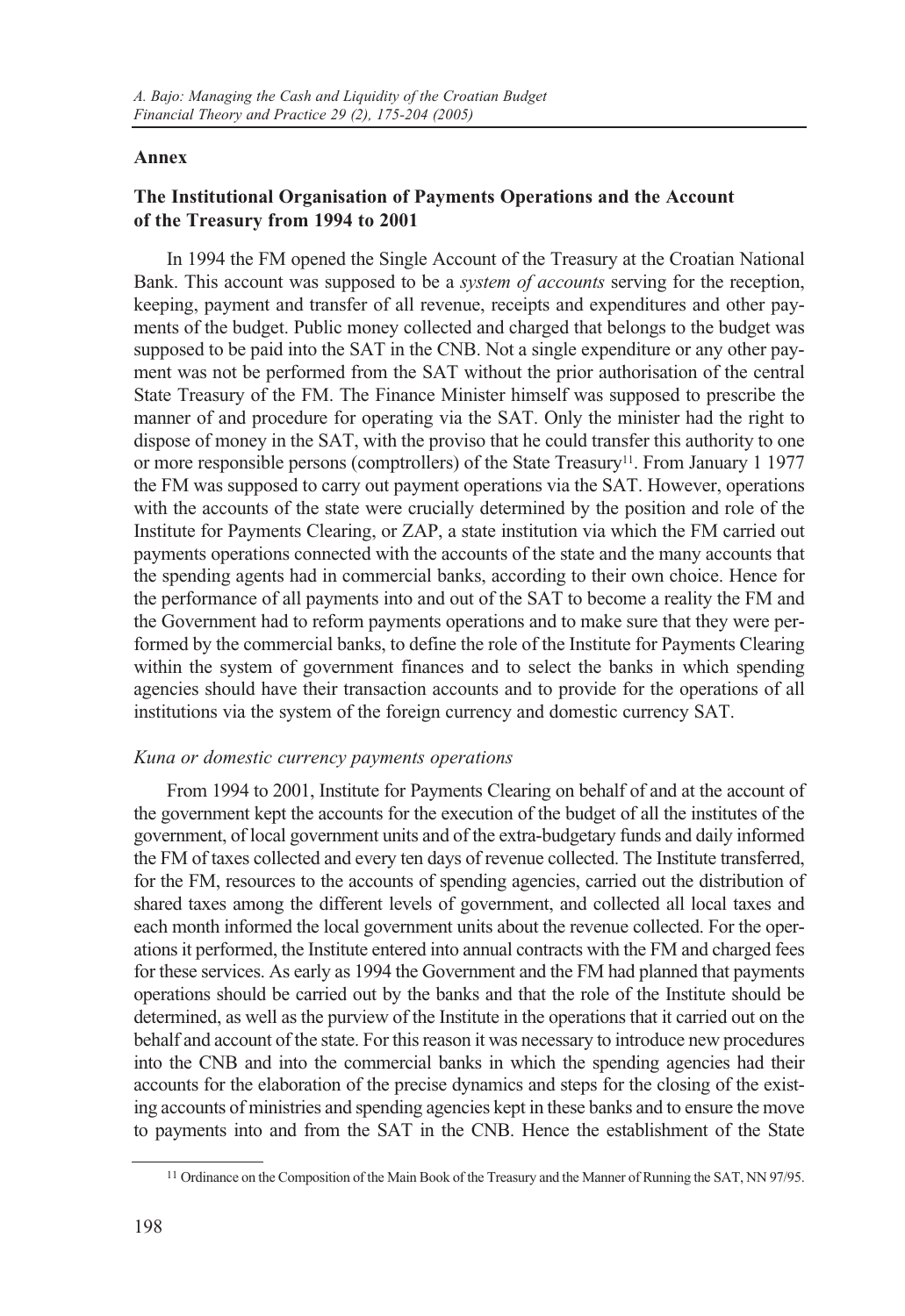Treasury and payment from the SAT are linked with the "reform of payments operations and hence with the transfer to (giro) accounts of the central government budget to the CNB and also with payments operations connected with these accounts" (Cota, 1998:80).

However, the Government and the Finance Ministry decided in 1994 that the Institute for Payments Clearing, because of its good information infrastructure, should carrying on working as a fiscal agent of the state and should carry out for the state domestic currency payments via the SAT in the CNB. Thus from 1994 to 2001 the payments system was dominated by the Institute with services that the FM and the Government, pursuant to contractual government outsourcing, used to control all cash flows into and out of the government's accounts.

Unlike other services, which state institutions and firms obtained on the basis of public competition, up to 2001 the choice of bank in which accounts would be opened was left up to the spending agencies. Unfortunately, in the FM there was no knowledge about the criteria for the choice of banks in which the spending agencies opened their accounts, nor was there any information about the number of accounts and the equivalence of conditions in the banks. In such conditions the FM was supposed, in parallel with making sure that the state treasury function, to select the most favourable financial services providers for services such as the opening of giro accounts for the government and to ensure the transfer of kuna and foreign currency accounts and deposits from the commercial banks to SAT system at the CNB. Nevertheless, Table 4 shows the number of accounts held by spending agencies in 2001.

|  |  | Table 4 Number of accounts of public sector institutions in 2001 |  |  |
|--|--|------------------------------------------------------------------|--|--|
|--|--|------------------------------------------------------------------|--|--|

|                                                                                                                                                                                                                                                                                                                                                                                    | 2001                       |
|------------------------------------------------------------------------------------------------------------------------------------------------------------------------------------------------------------------------------------------------------------------------------------------------------------------------------------------------------------------------------------|----------------------------|
| Accounts in the CNB<br>domestic currency<br>foreign currency                                                                                                                                                                                                                                                                                                                       | 1                          |
| Accounts of budgets, bodies of government administration and local government units<br>Central government budget and local government units                                                                                                                                                                                                                                        | 2                          |
| accounts of spending agents for payments out of the SAT<br>accounts of bodies of the government administration<br>and of local government units                                                                                                                                                                                                                                    | 68<br>499                  |
| Accounts of institutes and funds<br>Croatian Institute for Retirement Insurance<br>Solidarity Fund                                                                                                                                                                                                                                                                                 | 1                          |
| Accounts for the collection of public revenue in the CNB<br>accounts of revenue of the central government budget and of local government units<br>accounts of revenues of public enterprises, associations and so on<br>accounts of revenues of institutes<br>evidentiary accounts of revenues of bodies<br>of the central government administration and of local government units | 7.700<br>932<br>158<br>111 |
| Accounts of central government budget spending agencies<br>and of local government units in the banks<br>in commercial banks<br>in CNB<br>Total                                                                                                                                                                                                                                    | 1.698<br>456<br>11.631     |

*Source: Finance Ministry (2001)*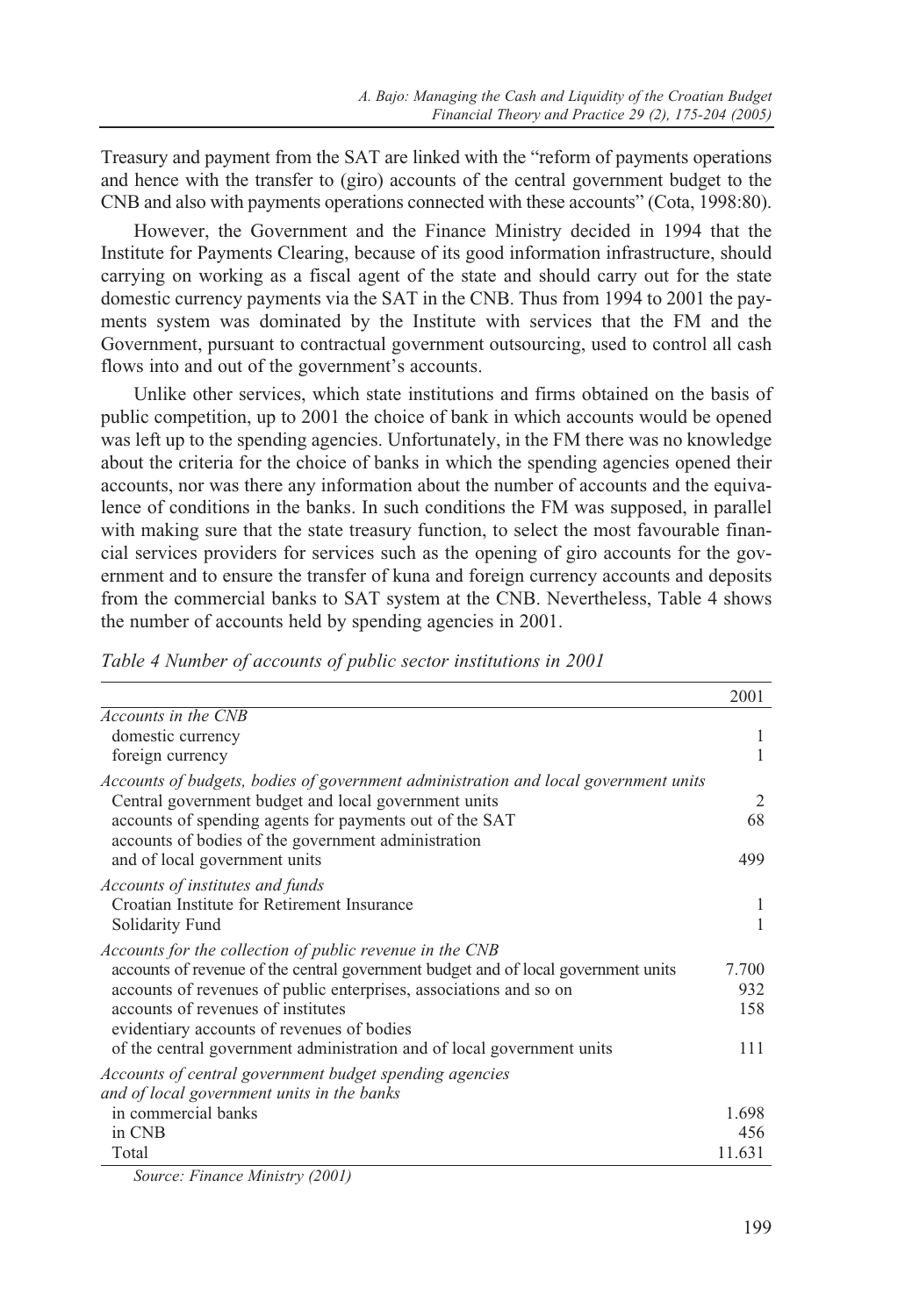Although the Government and the Finance Ministry did open single kuna and foreign currency accounts of the Treasury in the CNB, most of the accounts in the CNB were not incorporated into the SAT system. In addition, ministries and government agencies had another 60 accounts in the CNBN, and the end spending agencies had 474. To these accounts we need to add the accounts of local government units (544 municipalities and cities and 21 counties) and the spending agencies of *their* budgets. Although the spending agencies did have accounts in the CNB, they were not incorporated into the Treasury system that comprised the SAT as a system of sub-accounts of budgetary spending agencies. Hence the FM could not possibly centralise the management of monetary resources via the SAT. However, an additional constraint consisted of the  $1,698$  accounts of the spending agencies in the many commercial banks<sup>12</sup>. Although these accounts were opened in commercial banks, payments operations to do with the accounts of the government still went on via the Payments Clearing Institute, and not via the commercial banks.

Up to 2001 the problem of managing cash and liquidity inhered in this fragmentation of the monetary resources of the central government budget and the extra-budgetary funds into numerous accounts in various banks, instead of their being centralised in a single foreign currency and a single domestic currency account of the central government budget by way of a system of sub-accounts in the CNB. All this created a confusion concerning the real state of affairs to do with the cash of the government in commercial banks because there was no transparent selection of the banks in which the spending agencies would open their transaction accounts.

In 1995 the FM and the Government stipulated that the payments of all revenue and receipts that belonged to the budget must go to the SAT in the CNB13. The main agent for the payment of public revenue was the Institute for Payments Clearing that, thanks to its ramified network of local offices, was able to perform payments operations connected with the accounts used for paying in government revenue. The Institute kept accounts for spending agencies of the budget, the extra-budgetary funds and local government units, while the FM used the data of the Institute in order to determine the dynamics of payments into and out of the government's accounts. Revenue from the Institute's account (on behalf of the FM), in statutorily defined percentages, were allocated to budgetary and extra-budgetary spending agencies and to local government units. The key for the distribution was decided by the FM. The problem here was that the kuna accounts for the collection of revenue of the central government budget were in CNB deposits, while the accounts of the extra-budgetary funds were in the commercial banks. Figure 3 shows the inflow of payments of public revenue.

<sup>&</sup>lt;sup>12</sup> There were most accounts in the Zagrebačka (449), Privredna (201), Splitska (175), Riječka (154) and Slavonska (131) banks. The other agencies' accounts were parcelled out among the other commercial banks, in a range of from 65 in one to one account in a bank.

<sup>13</sup> Ordinance on the Composition of the Main Book of the Treasury and the Manner of Running the SAT, NN 97/95.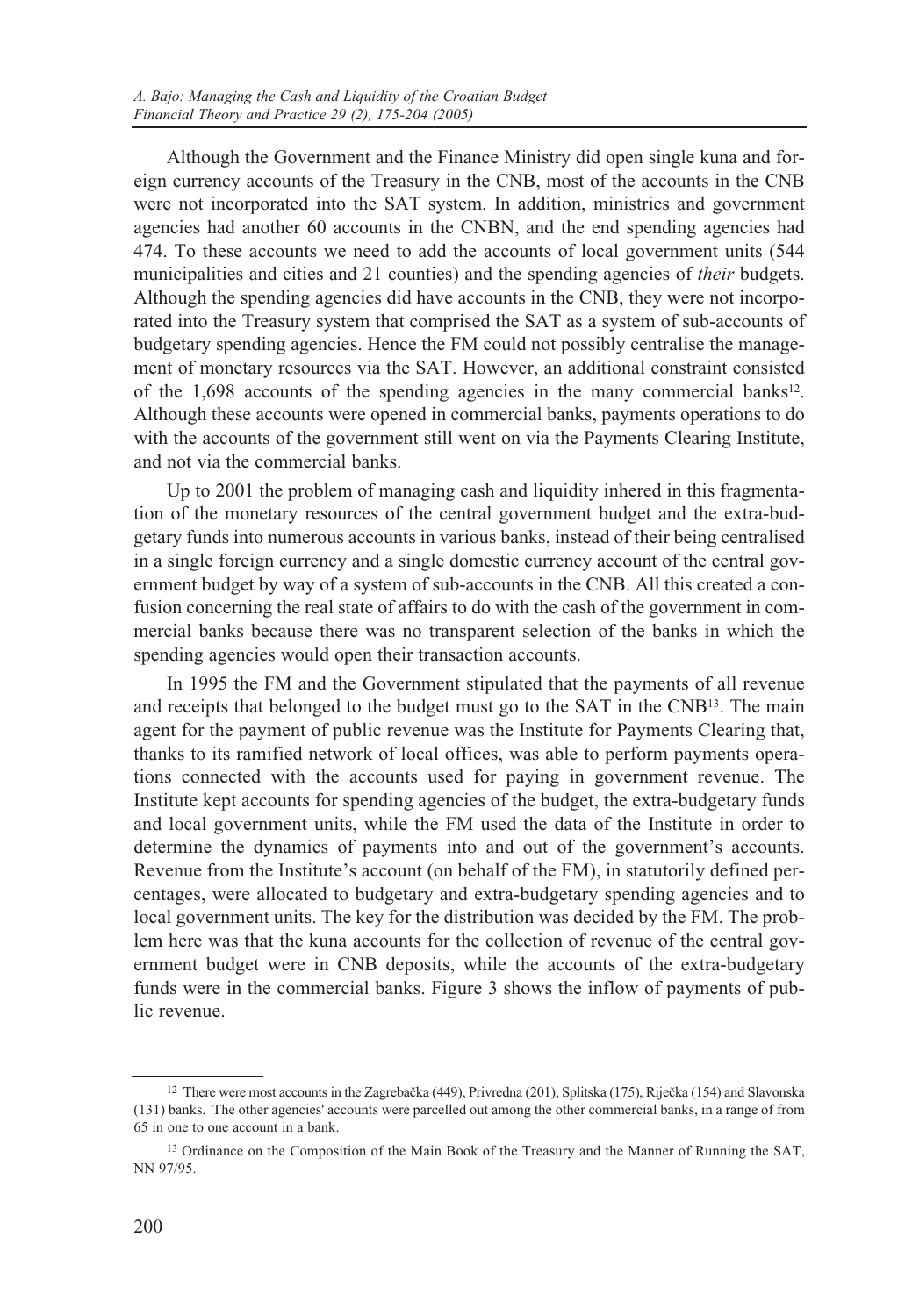*Figure 3 Public revenue payment flows*



In spite of the considerable portion of revenues from tax and non-tax revenues paid into the accounts in the CNB, the contributions of the extra-budgetary funds (for health care, retirement insurance and employment) remained outside the system of payments into the SAT, and were paid into accounts in commercial banks. An additional constraint on the determination of the real size of revenue necessary for the estimate of the resources available for the financing of the monthly expenditures of spending agencies were the "own revenues" of spending agencies. The spending agencies, that is, died not pay heir own revenues into the budget or the SAT, rather, these revenues remained in their own accounts. Only from 1998 did the FM state that the spending agencies of the budget had to use their own revenues for the improvement of their activity and that they should be shared in accordance with a set percentage for the coverage of given operating expenditures. Still, own revenues (in spite of the annual obligation to report to the FM) continued to remain outside the budgetary system and were not incorporated into the system of payments into and out of the SAT in the CNB. Thus in spite of the needs for the financing of the short-term deficit of the budget, some of the resources that should have been in the national budget were actually on deposit in the commercial banks.

Up to 2001, payments from the budget were performed in two ways: via the transaction accounts of the ministries in commercial banks from which end payments to the giro accounts of budgetary beneficiaries were made in some other commercial bank, and through the SAT or the sub-account of the ministries and spending agencies in the CNB to accounts in commercial banks. The FM transferred money above all from the SAT to the competent ministries (agencies). The ministries (agencies) further directed money to the individual bank accounts of spending agencies who then met their liabilities with this money (Vašićek, 1998:46). This kind of practice could have been avoided if the function of executing budgetary expenditures from the SAT had been established (Linzbauer, 2000:253).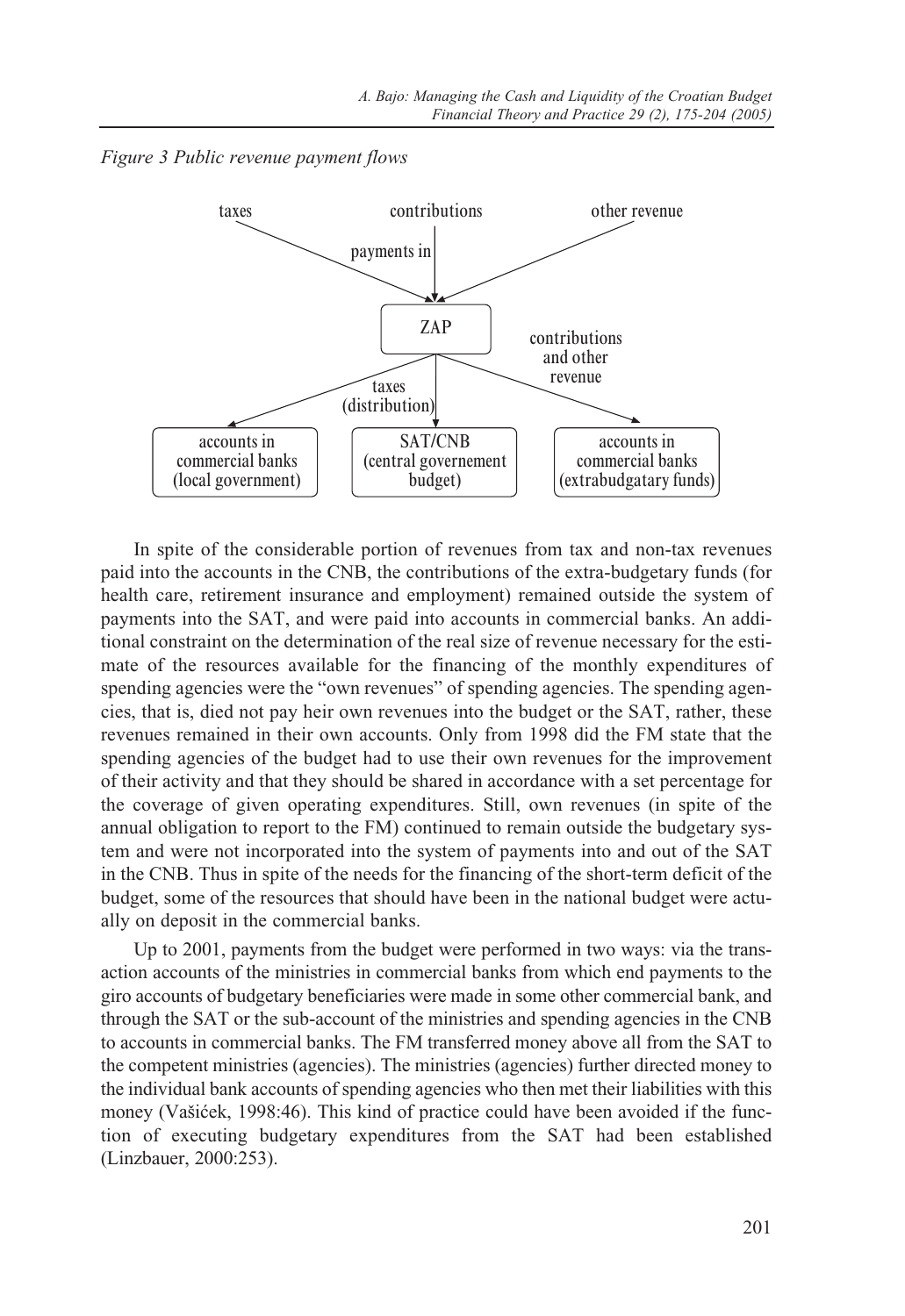In parallel with this, from 1996, the FM started out making payments for capital expenditures greater than 200,000 kuna from the SAT. These payments were made for spending agencies that had certain capital expenditures provided for in the national bud $gct<sup>14</sup>$ . In June 1997, 11 spending agencies were included into the system for the payment of wages, material costs and liabilities to suppliers via the SAT15. Up to 2001 another 17 ministries and agencies or 28 competent institutions of a total of 41 were additionally incorporated into the system. Figure 4 shows how the payments process was organised.

### *Figure 4 the payment of public expenditures*



The Payments Institute collected payment orders of spending agencies, according to which payment orders were sent to the end beneficiaries. The Payments Institute aggregated all the applications for the ministries, and the ministries sent an application for payment to the FM. The FM then transferred resources to the accounts of the competent ministries in the commercial banks. After that the ministries transferred funds to the accounts of their own spending agencies, opened in several banks at their own choice. The Payments Institute carried out a detailed breakdown of payments and informed the FM of the job that had been done.

The FM executed some of the payments directly from the SAT, into the accounts of suppliers, and for capital expenditures as well as, partially, for operational expenditure (wages and material costs). However, the FM carried out most of the payments to the

<sup>14</sup> Instruction on the payment of capital expenditures from the SAT, NN 13/96 and 60/97.

<sup>15</sup> Office of the President, Parliament, Government, Constitutional Court, Social Protection Fund, Central Statistics Office, and the ministries of: internal affairs, foreign affairs, finance, maritime affairs, transport and communications and tourism, and the ministry of health , Decision on the Transition of Some of the Agencies of the Government Budget to Direct Payments from the SAT in 1997, NN 56/97.